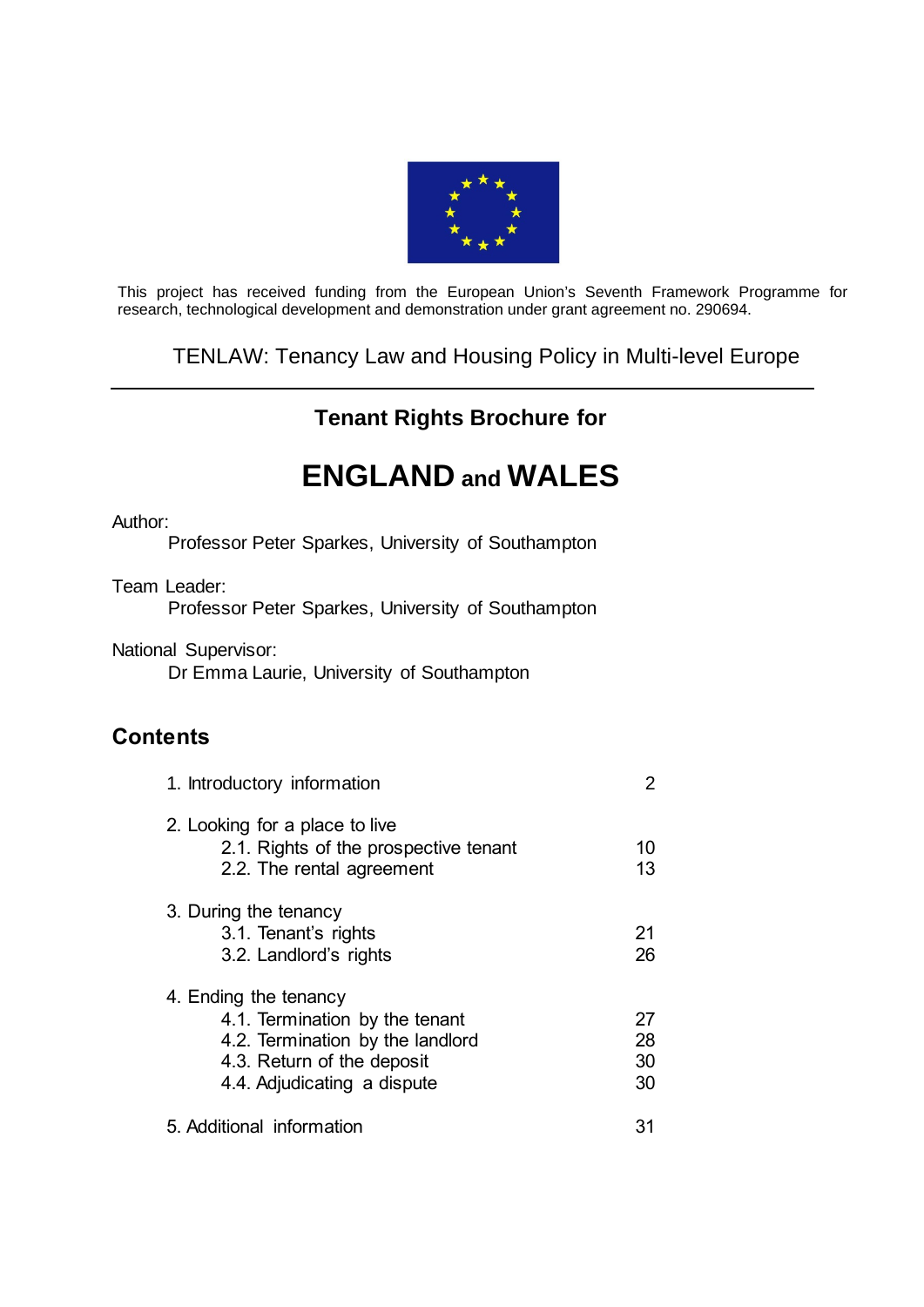# **1. Introductory information**

### **Give a very brief introduction on the national rental market**

### o **Current supply and demand**

The housing market in England and Wales is dominated by owner occupied dwellings (65%), slightly below the EU average 71%. Both the number and proportionate share of owner occupied dwellings increased steadily throughout the twentieth century and continuing until 2006. Since then the number has remained relatively static, but the inexorable increase in the proportion of owner occupiers went into reverse as a result of the impact of the financial crisis on the housing market. Almost all of the remaining dwellings are rented. The rented sector falls into three components:

| Renting without a public task<br>Private renting              | 18%      | 4.3 million             |  |
|---------------------------------------------------------------|----------|-------------------------|--|
| 'Social' renting/renting with a public task<br>consisting of: | 17%      | 4.3 million             |  |
| Housing associations (social)                                 | $(10\%)$ | $(2.4$ million)         |  |
| Local authorities (public)                                    | (7%)     | $(1.9 \text{ million})$ |  |

The private rental sector is largely unregulated and is increasing its share of the market, to such an extent that 2012-13 is the first year that private rentals have exceeded the combined total of rentals in the public/social sector. There is a significant under supply of dwellings to rent, particularly in the larger cities, and this has resulting in sharply rising rents in many areas (as of spring 2014, but predicted to continue for many years). There are also long waiting lists for the allocation of public/social housing.

### o **Main problems of the rental market from the perspective of tenants**

These are:

gross under supply of public/social housing and associated long waiting times; strong demand for private rented accommodation; rising rents; lack of private sector security under shortholds leading to a large churn of tenants; poor condition of rental properties; high and sometimes illegal fees for handling lettings; rent arrears;

antisocial behaviour; and

disputes about the return of deposits.

#### o **Private renting The sector**

Private landlords operate in a regime of market rents and grant assured shorthold tenancies which lack long term residential security. Private landlords are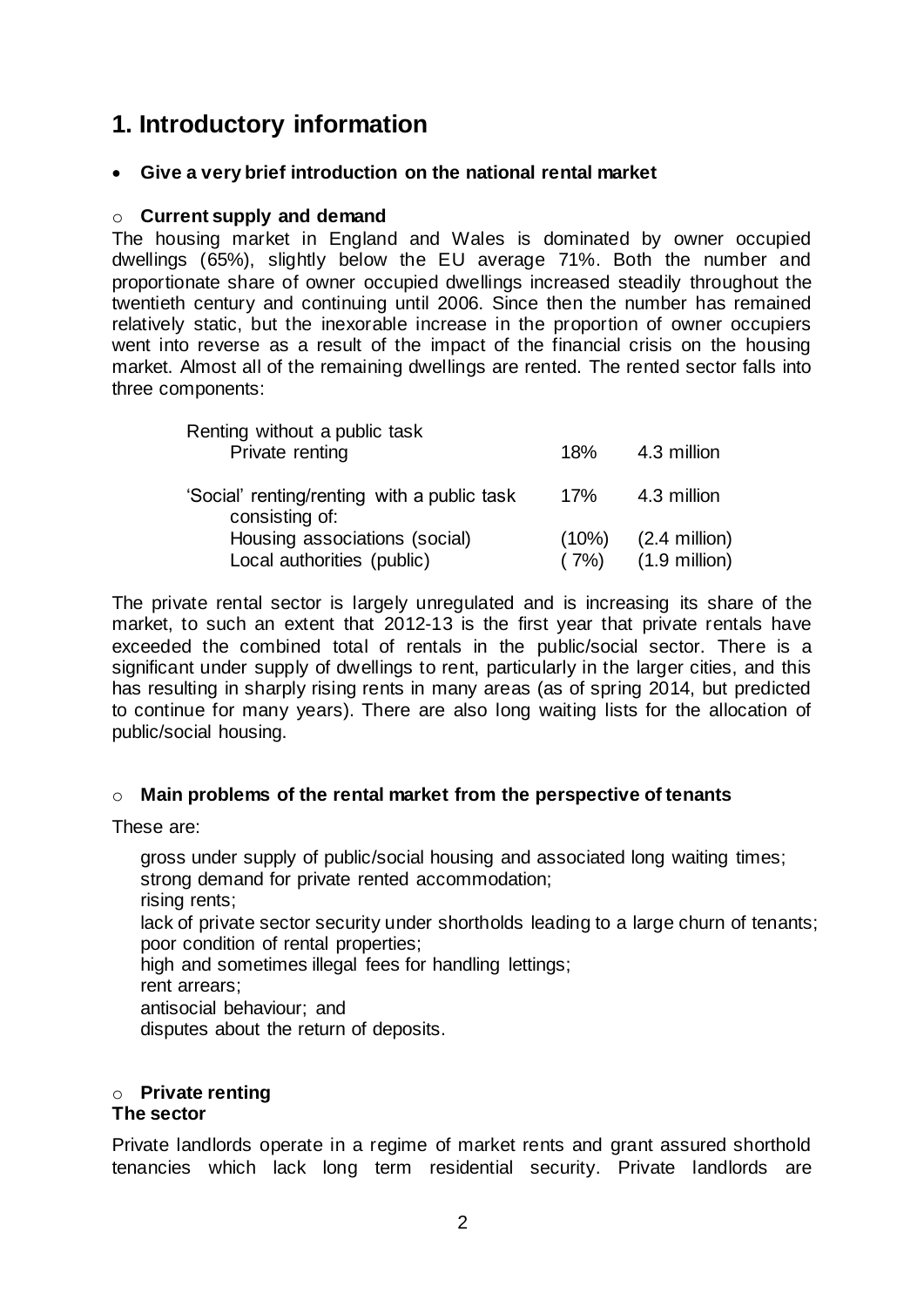predominantly individuals: these make up nine in ten of landlords and are responsible for seven in ten of all private lettings. A further 5% of landlords are companies collectively responsible for 15% of dwellings, including rentals linked to employment. More than three quarters (78%) of all landlords own a single dwelling for rent, and few landlords are full time. A small proportion of housing association stock is also let out at market rents.

The private rented sector has a wider and more varied stock of accommodation than the public/social sector. There is more defective housing, central heating is present in only 81% of the stock and boilers tend to be older and less efficient; indeed energy efficiency is considerably worse in the private rented sector than any other type of housing. Although there are excellent homes to rent, there is a shocking 38% that are not classed as decent, including 9% experiencing damp problems.

Private renters are predominantly young, the largest group being aged 25-34, the majority of whom are working either full time or part time, with a significant subsector of students in full time education. Typical tenants are single or couples without dependent children, so that the typical size of household is one or two, though some families do also rent privately. Ethnicity of tenants is as diverse as within the wider population. Tenants renting privately move far more often than the average.

Outlay on housing is highest in the private rental market. Currently (2012-13) the average private sector rent in England and Wales is £646 per month. This average conceals major regional variations, with average rents in London up to twice as high, followed by the south east of England. Average rents in England and Wales are rising quicker than the rate of inflation. It is forecast that average monthly rents will rise to £800 by the middle of 2015. Private renters typically spend in excess of 40% of gross income on rent.

### **Assured shorthold tenancies**

Assured shorthold tenancies are the most common form of private residential tenancy provided in the private rented sector. This applies where:

accommodation is let as a separate dwelling (even if some facilities are shared); as the tenant's principal home; and no exclusion applies.

Their characteristic is that security is limited to an initial period of six months. In England and Wales (unlike Scotland) the assured shorthold is the default form of tenancy granted by a private sector landlord, so no warning notice needs to be served in advance of the creation of the tenant. As a result, assured shortholds account for virtually 100% of the private rented sector. During the initial six month period the grounds on which the landlord can recover possession will be severely limited. It is usual to grant an initial fixed term of six months or a year, and it is possible for a shorthold to be much longer, though a shorthold may also be periodic from the outset. The tenant will be protected during this period and it will be followed by a periodic continuation. However, when contractual rights are ended the landlord will have an automatic right to possession (Housing Act 1988 section 19A).

Rents are subject to market negotiation. The landlord can only increase the rent during the fixed-term using an express rent review provision. Normally, rent increases are taken care of on renewal, the landlord ending the tenancy and giving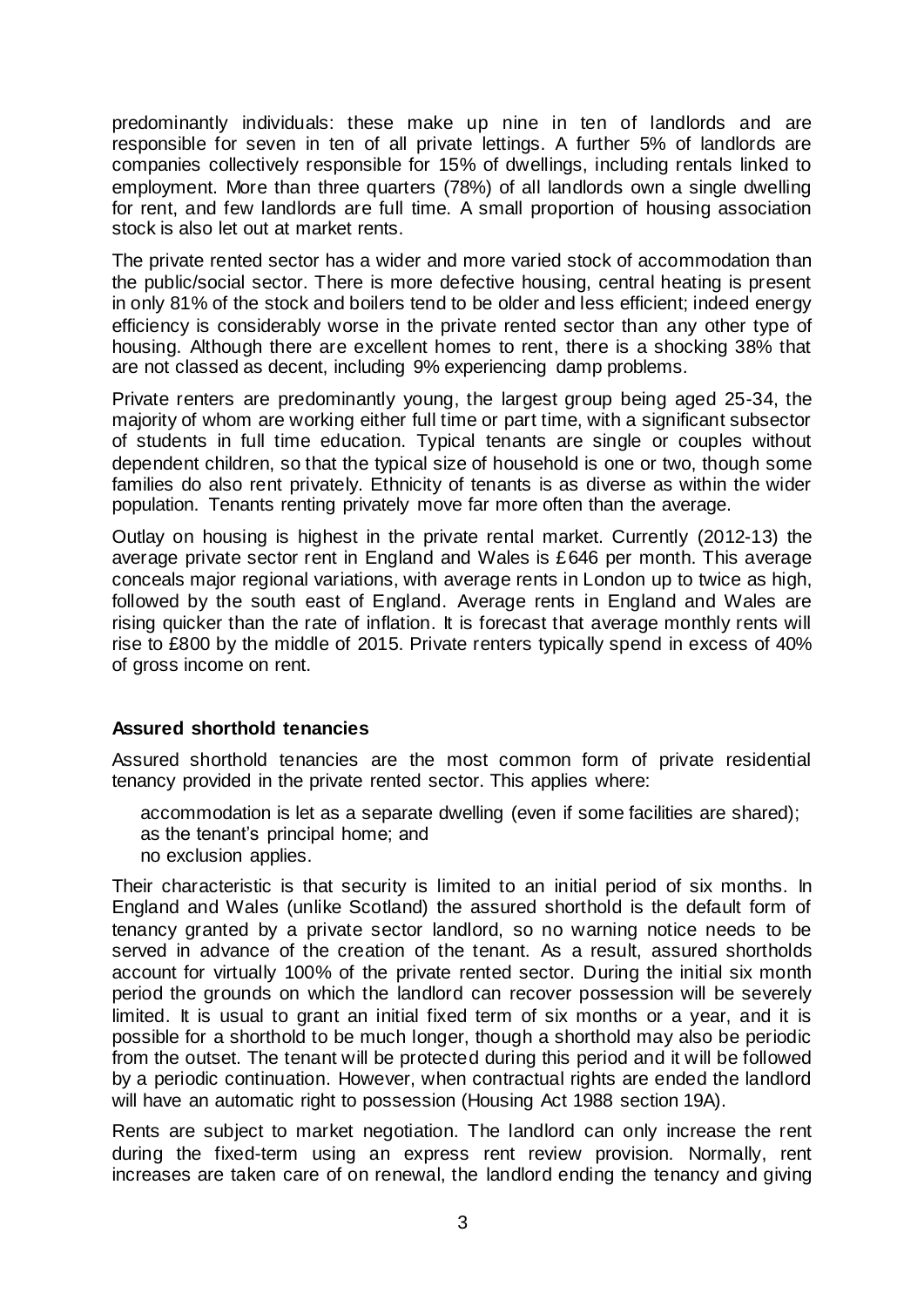the tenant notice to renew at an increased rent. This will reflect prevailing market conditions.

However long the tenant remains in possession his tenancy will remain an assured shorthold; beyond his contractual rights there is no additional security of tenure and, to obtain a possession order, a landlord need only serve an appropriate notice and will then have an automatic entitlement to repossession. As a result shorthold tenants generally leave under a notice to quit.

Much more generous rights are available to those few ageing tenants, called 'Rent Act tenants' whose tenancy was first granted before 15 January 1989.

#### **Advice**

These notes are intended to assist potential shorthold tenants, but it is important to get up to date authoritative guidance; good places to start are the official government website [www.gov.uk](http://www.gov.uk/) which has a guide to 'Private renting for tenants: tenancy agreements' and the website for Shelter in England (<england.shelter.org.uk>).

### **Occupation agreements lacking assured shorthold status**

A wide range of tenancies and licences are not assured:

Sharing arrangements:

Property held on a (non-exclusive) licence; Accommodation that is not self-contained; Resident landlord lettings; Serviced accommodation; Tied accommodation of employees.

Not principal home:

Company lets; Second homes; Holiday lets and out of season holiday lets; and Student lets and out of term lets.

These will operate as contractual arrangements, as either tenancies or licences. If the arrangement does create a tenancy there will be minimum periods for notices to quit but little other regulation. In some cases there is protection against eviction, i.e. the requirement to obtain a court order before evicting the occupier. Some of the above lack even this guarantee of due process.

#### o **Housing with a public task**

This is the way the TENLAW project describes the public and social sectors.

Tenants who are renting publicly or socially tend to be middle aged or elderly, with housing associations particularly housing many of those aged over 65. Although there are many tenants in employment, they are proportionately more who are economically inactive, either unemployed or retired, with fewer childless couples and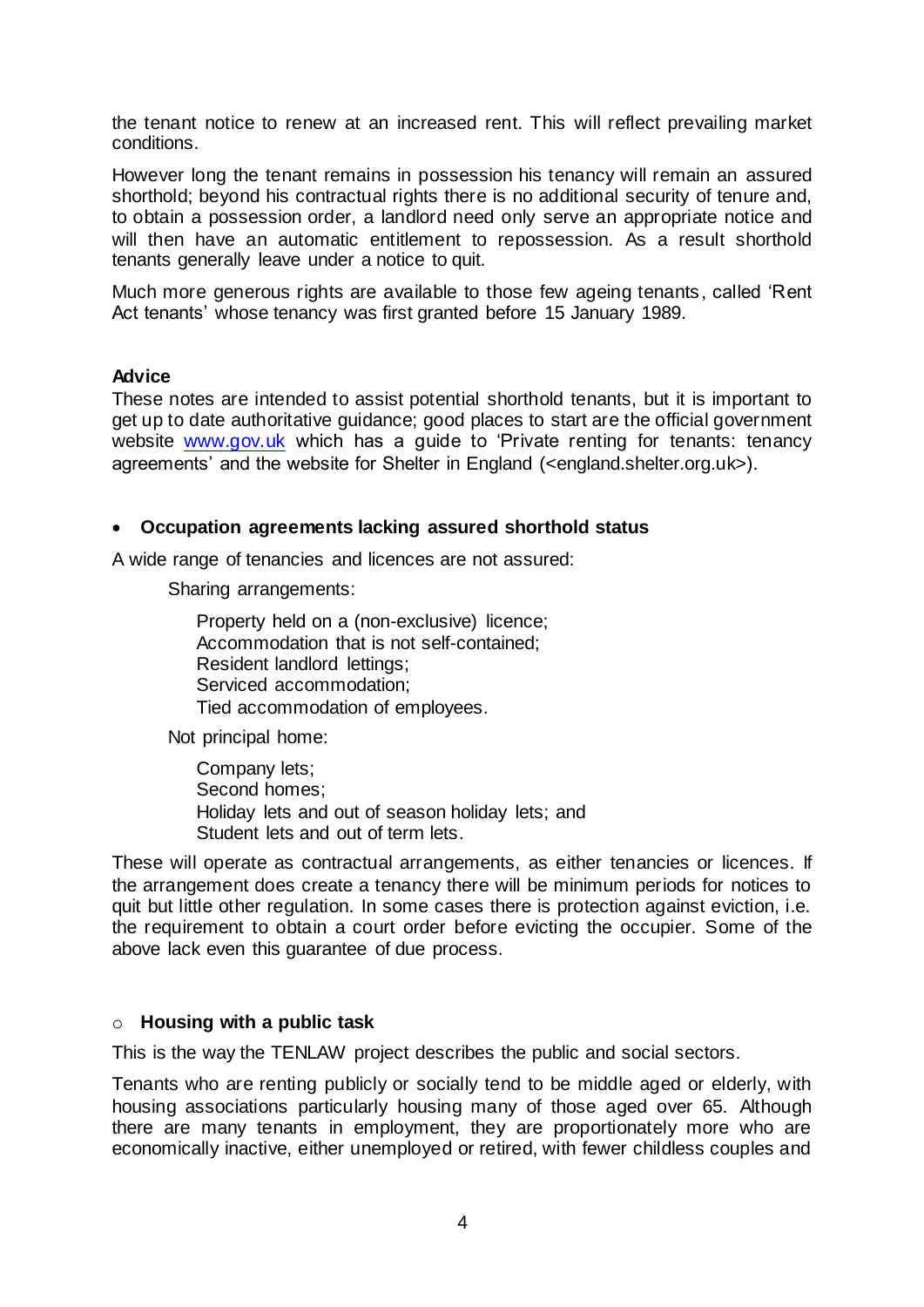more conventional families and lone parents, but people living alone the largest single group. Social/public tenants tend to be rather static.

Stock in the sector includes a lot of purpose built flats and the property is newer, on average, that that owned by private landlords. They are on the whole in better condition with central heating, more modern boilers, better insulation and better allround energy efficiency than private rental stock. Around 15% of homes in the sector did not meet the decent homes standard, but good progress in dealing with these is being made in the social and public sectors.

Average rents paid in the public/social sector in 2012-13 was £354 a month, just over half the private sector average. This reflects both the subsidies paid to public/social providers and also the types of property in each sector. Rents are increasing and for new build homes in future can be set at up to 80% of market rents. Housing benefit is paid to two thirds of those renting publicly or socially, including a third of those in the sector who are working.

### **(Fully) Assured Tenancies granted by housing associations (social sector)**

Housing associations are the second largest group of landlords. They continue to be called Registered Social Landlords in Wales and are commonly known as social landlords, even if in England they are properly known as Private Registered Providers of Social Housing. They are expected to grant (fully) assured tenancies in normal circumstances. Private sector landlords may confer full residential security by notice but this would be very unusual.

A tenancy under which a dwelling-house is let as a separate dwelling is an assured tenancy if the landlord is a social sector landlord (as described above) and the tenant is an individual who occupies the dwelling-house as his only or principal home (Housing Act 1988 section 1). The exceptions listed above also lack full assurance.

Rents in the social sector are 'low cost' that is below market rates, the exact basis depending upon the regime for public subsidy of housing though which the home was built or acquired. Social tenants pay less, the average net rent in this sector being £83.20 per week in March 2012, around 30% of their gross income on rent.

A (fully) assured tenant has long term residential security. The tenancy can only be brought to an end by the landlord against the wishes of the tenant by obtaining a possession order. The grounds on which possession can be obtained are limited, especially during the good behaviour of the tenant.

### **Secure tenancies granted by local authorities (public sector)**

Large scale public sector housing dates from the First World War, with large scale redevelopment after the Second World War and in particular during the 1960s and 1970s. The status of being a secure tenant was important as the passport to having the Right to Buy, though this could only be relevant to a new tenant taking today after serving a qualification period of five years. The sector has declined in size since 1980 partly as a result of council tenants exercising their Right to Buy and partly as a result of the government policy of subsidising housing associations and encouraging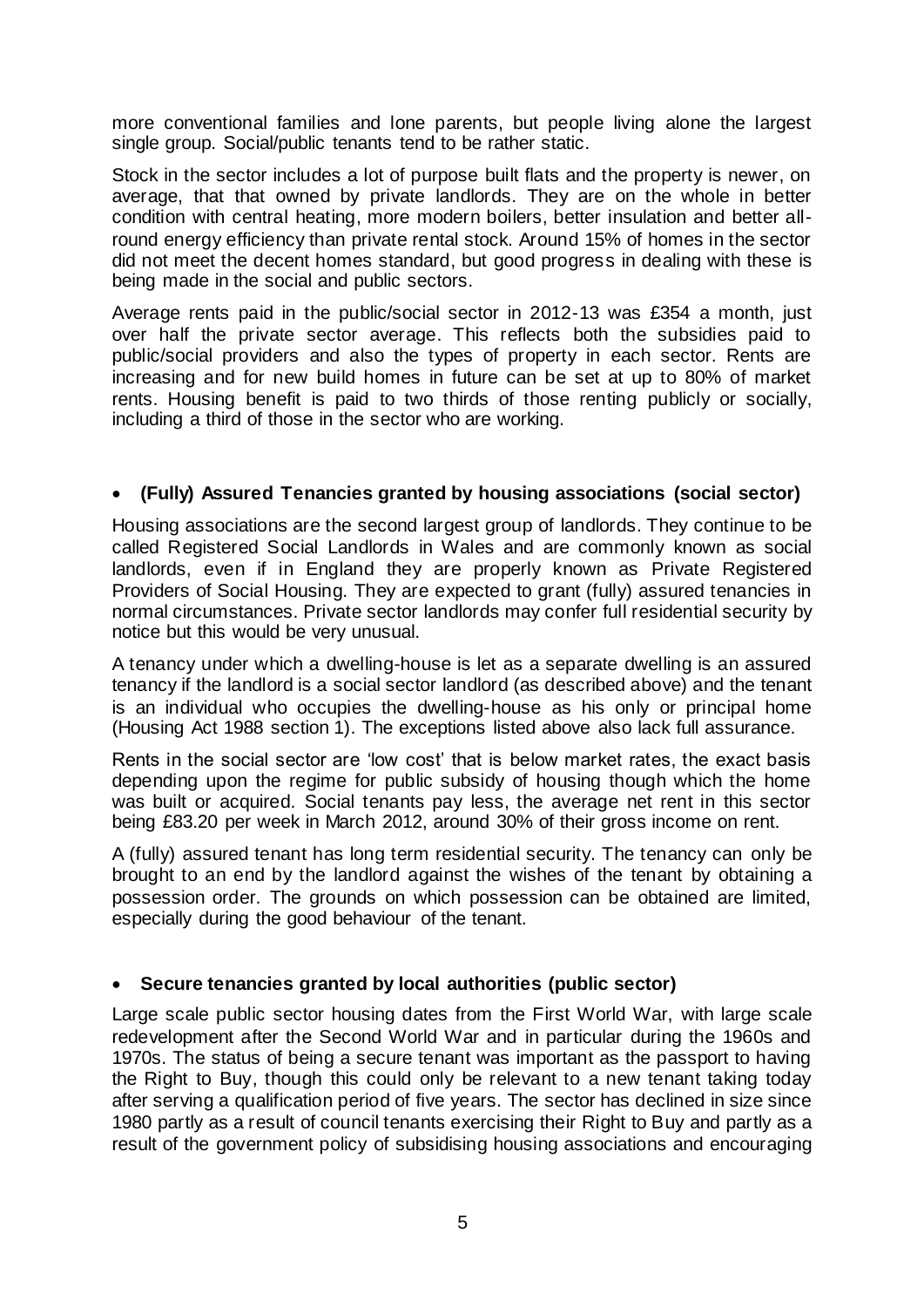large scale voluntary stock transfers to housing associations. Few homes have been built recently in the public sector.

A secure tenancy is one granted by a local authority or other public sector landlord under the Housing Act 1985. The basic requirements are similar to those in the private sector, that is

> a house (a technical term also including flats); let ( a term also including public sector licences); as a separate dwelling (with no accommodation shared); to an individual; who occupies as his principal home; and no exclusion applies.

Full residential security is conferred on the tenant. So long as the tenant behaves himself he should have accommodation indefinitely, and if he is asked to move (for example to enable the landlord to carry out work to the property) he should be offered suitable alternative accommodation. When the tenant dies, a secure tenancy may be inherited on two occasions. Tenants have information rights and some rights to be consulted. Social landlords are expected to charge rents that are reasonable. Where the landlord opts to increase rent and the tenant disagrees then the tenant has the right to apply to challenge the fairness of the proposed increase.

### **Limited security in the public sector**

There are a number of circumstances where a tenant who would otherwise be a secure tenant has limited security usually a fixed term. Examples are:

introductory tenancies granted to those new to the social sector; flexible tenancies – fixed term tenancies for a period usually of at least five years; temporary accommodation to homeless people;

demoted tenancies after antisocial behaviour; and

family intervention tenancies granted after domestic violence.

There is no right to buy, no possibility of succession and strictly limited security of tenure.

### o **Recommendations to foreigners on how to find a rental home**

- 1. The first thing to check is that the potential tenant has the right to live in the United Kingdom, since it would be unwise for a person liable to be removed from the country to sign up for a lease. EU/EEA citizens may have the right to live here either because they are economically active or job seeking or because they are self-supporting.
- 2. Foreigners should avoid the black market in severely overcrowded low-quality rental properties and 'beds in sheds'; these very basic dwellings are illegal. There is also a considerable market in unauthorised sub-letting of social sector housing, whereby the tenant charges sub-tenants a significantly higher rent than he is paying. New offences were introduced in October 2013 in respect of subletting without consent. These practices are likely to attract the attention of the immigration authorities.
- 3. Also avoid squatting in residential buildings as this has recently been criminalised and conviction generally leads to a custodial sentence.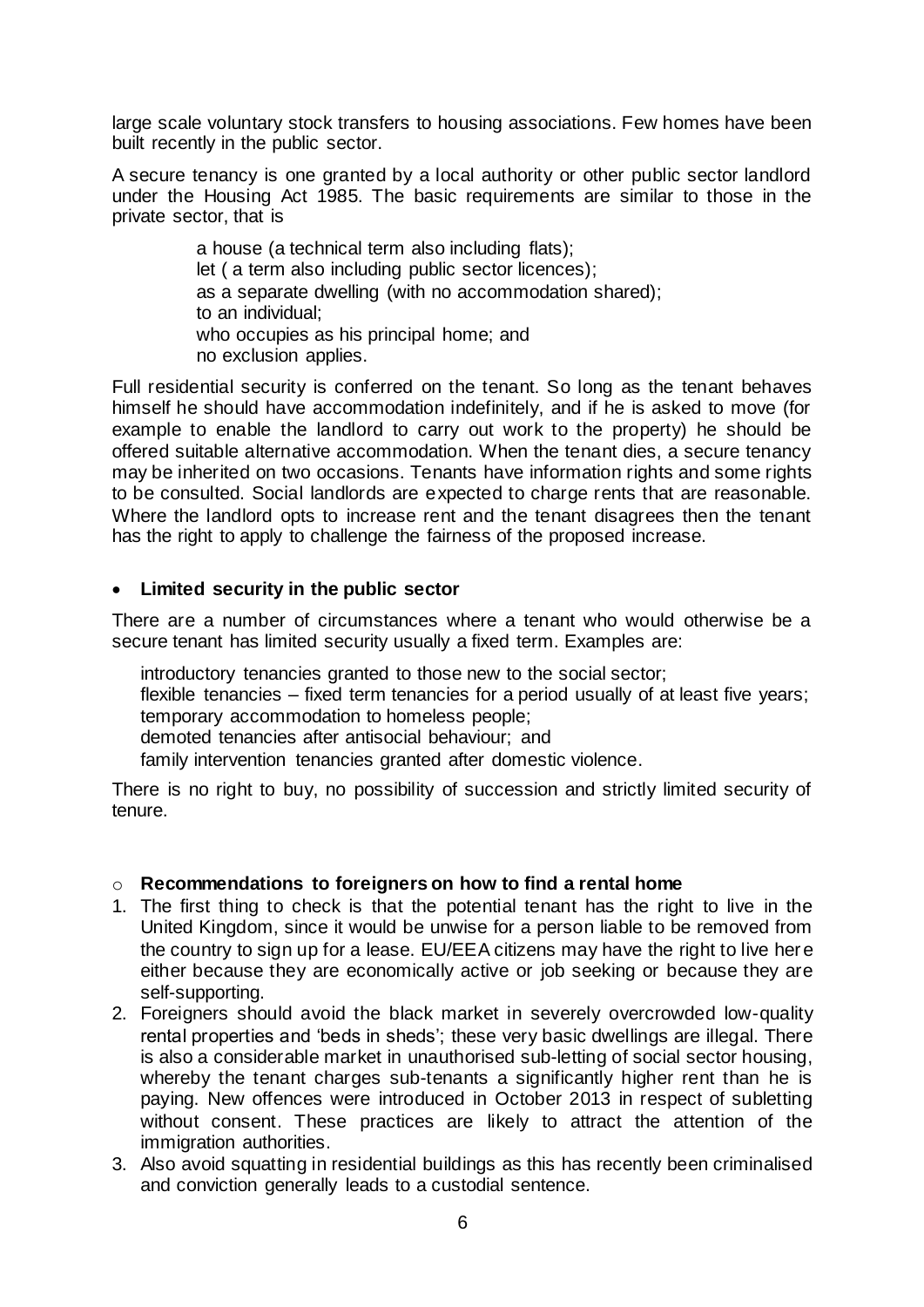- 4. EU/EEA citizens are likely to be eligible to apply for public/social housing provided they are not self-supporters; details are complex and are set out in outline below (point 5) and in more detail in the National Report for England and Wales (para 6.2). However, in practice it will be very difficult to secure an allocation of housing in a short time scale. It may be wise for an immigrant from another EU state to sign up on the waiting list of a public or social landlord (see 5 below), but realistically they need to turn to the private rental market.
- 5. Most lettings agents operate online and particulars of property to rent can be obtained by searching. This can readily produce an indication of realistic rent levels. Potential tenants should not be charged for particulars nor for registering as a person seeking accommodation. In many areas there is very strong competition for private rental property.
- 6. Property should be inspected before agreeing to a rental. It is advisable for a foreigner to ask a native speaker to accompany them to a viewing of a dwelling in order to avoid possible communication problems or misunderstandings. Students should contact the international office of the university they will attend. Foreigners coming to England or Wales for work may ask their employer or colleagues how to find an apartment or whether the company has special dwellings for their workers.
- 7. Tenants will be offered an assured shorthold tenancy. Unless a longer period is agreed this gives a minimum period of security of six months. Usually there is an initial fixed term of six months and if so the tenant will be liable for rent for the whole of the six months even if they leave earlier.
- 8. Landlords will invariably offer a written agreement and it is important that the tenant understands this fully. This guide is intended to assist potential tenants but is not a substitute for proper advice. Although landlords are unlikely to agree major changes to the draft form supplied, some details are usually negotiable.
- 9. A charge can be made for the tenancy agreement and for checks such as credit reference checks.
- 10. It will almost invariably be necessary to pay rent in advance and in addition to pay a deposit (probably two months). It is important to ensure that the scheme for the protection of tenants' deposits (see 2.2, 4.3 below) is implemented.

### o **Main problems and "traps" in tenancy law from the perspective of tenants**

- 1. Finding affordable but legitimate accommodation.
- 2. Lack of understanding that security of tenure under a shorthold is limited; conversely commitment to rent for a fixed period which the tenant afterwards wishes to break.
- 3. Commitment to a joint tenancy which the other joint tenant(s) wish to break; the person who wishes to remain has no legal right in this situation.
- 4. Ensuring that the standard of the property is satisfactory and that all installations are working; it is much easier to arrange these matters in advance.
- 5. Ensuring that the deposit is lodged in a proper tenancy protection scheme and that landlord and tenant sign an inventory of the contents and condition of the property which the tenant has checked.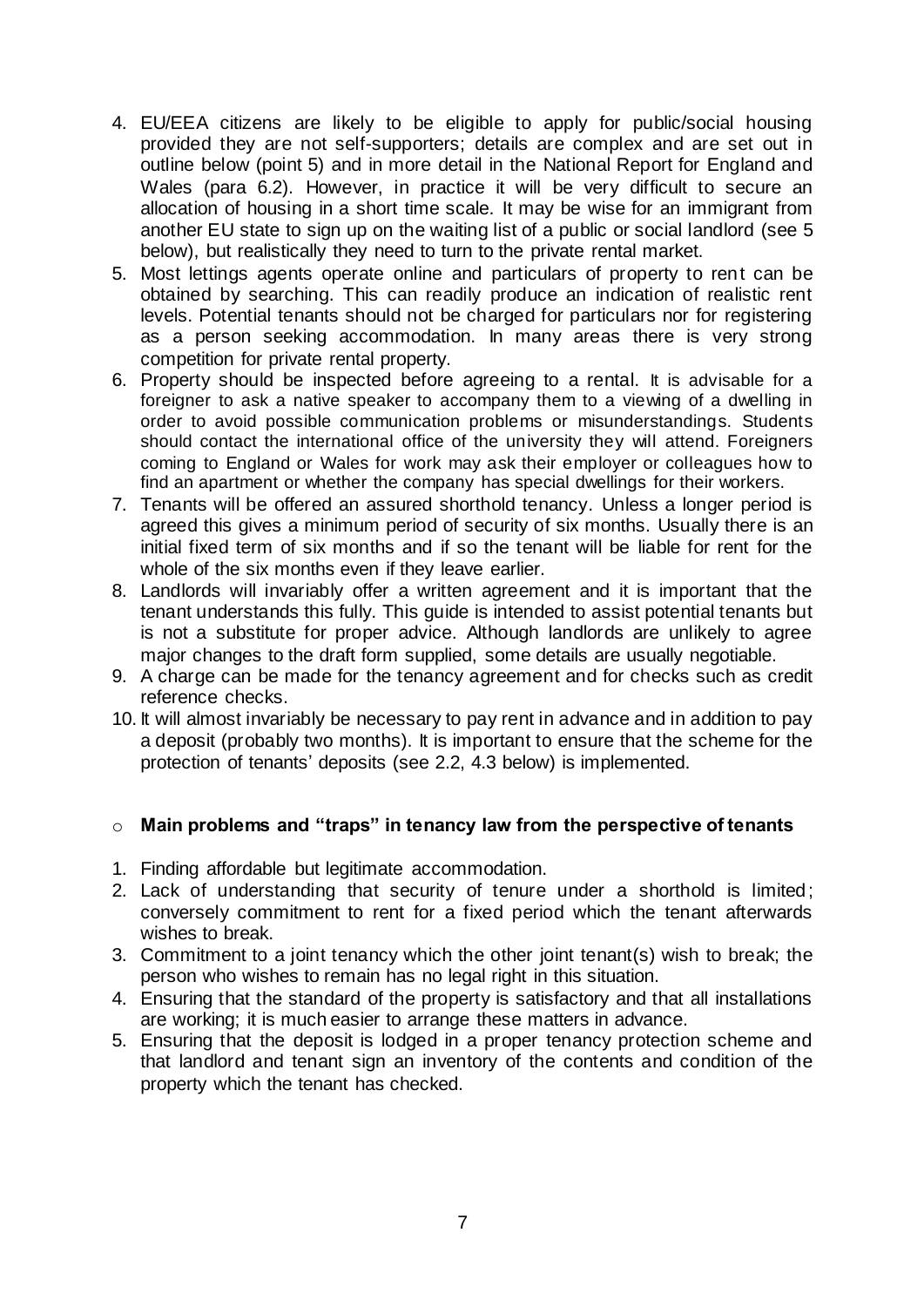# o **Important legal terms related to tenancy law**

| <b>Assignment</b>          | the transfer of an existing lease or the document that effects the transfer.     |  |
|----------------------------|----------------------------------------------------------------------------------|--|
| <b>Common parts</b>        | property that all tenants may use although the landlord retains control and      |  |
|                            | responsibility over it; tenants often pay a service charge for the upkeep of     |  |
|                            | common parts.                                                                    |  |
| Commonhold                 | a freehold flat in a multi-unit building in which the owner has a common         |  |
|                            | interest in the common areas along with the building's other owners (called      |  |
|                            | condominium in America). These are rare since most flats are leasehold.          |  |
| <b>Deposit</b>             | tenant's money placed with the landlord as security for rent and damage.         |  |
| <b>Dwelling</b>            | a unit of residential accommodation; if in a building this is called a dwelling- |  |
|                            | house.                                                                           |  |
| <b>Freehold</b>            | an absolute ownership interest in land.                                          |  |
| <b>Habitable</b>           | a dwelling in which inhabitants can live free of defects that might harm         |  |
|                            | health and safety.                                                               |  |
| <b>Housing association</b> | a private, non-profit organization providing low-cost housing; they commonly     |  |
|                            | receiving public funding and some of their housing is allocated to people        |  |
|                            | entitled to state assistance with housing.                                       |  |
| Housing with a             | provision of housing that is not determined by the free market, but through      |  |
| public task                | some form of state intervention; (also public/social housing).                   |  |
| Intermediate tenure        | a form of tenure that is between ownership and renting, which allows a           |  |
|                            | tenant over a period of time to become the owner of the property.                |  |
| Joint tenancy              | holding of property by two or more persons, each having the right of             |  |
|                            | survivorship.                                                                    |  |
| Landlord                   | a person or company which lets out property.                                     |  |
| Lease                      | a contract by which the owner of land grants the exclusive right to occupy       |  |
|                            | and use the property in exchange for a rent; (when short in duration, the        |  |
|                            | usual term is tenancy).                                                          |  |
| Leasehold                  | ownership of a house or flat under a long lease (i.e. longer than 21 years in    |  |
|                            | duration), with payment of a ground rent.                                        |  |
| Let                        | to grant possession of land in return for a rent.                                |  |
| Licence                    | an agreement (between the licensor and licensee) granting non-exclusive          |  |
|                            | use of land.                                                                     |  |
| Mortgage                   | a charge on land created as security for the payment of a specified debt         |  |
|                            | (equivalent to the civil law hypothec).                                          |  |
| Notice to quit             | a written notice ending a tenancy agreement (usually given by the landlord,      |  |
|                            | less often by the tenant).                                                       |  |
| <b>Nuisance</b>            | a condition, activity or situation interfering with the enjoyment of land.       |  |
| Occupation                 | factual possession of land of land (contrast possession).                        |  |
| Overcrowding               | more people living in a single dwelling than are allowed by law.                 |  |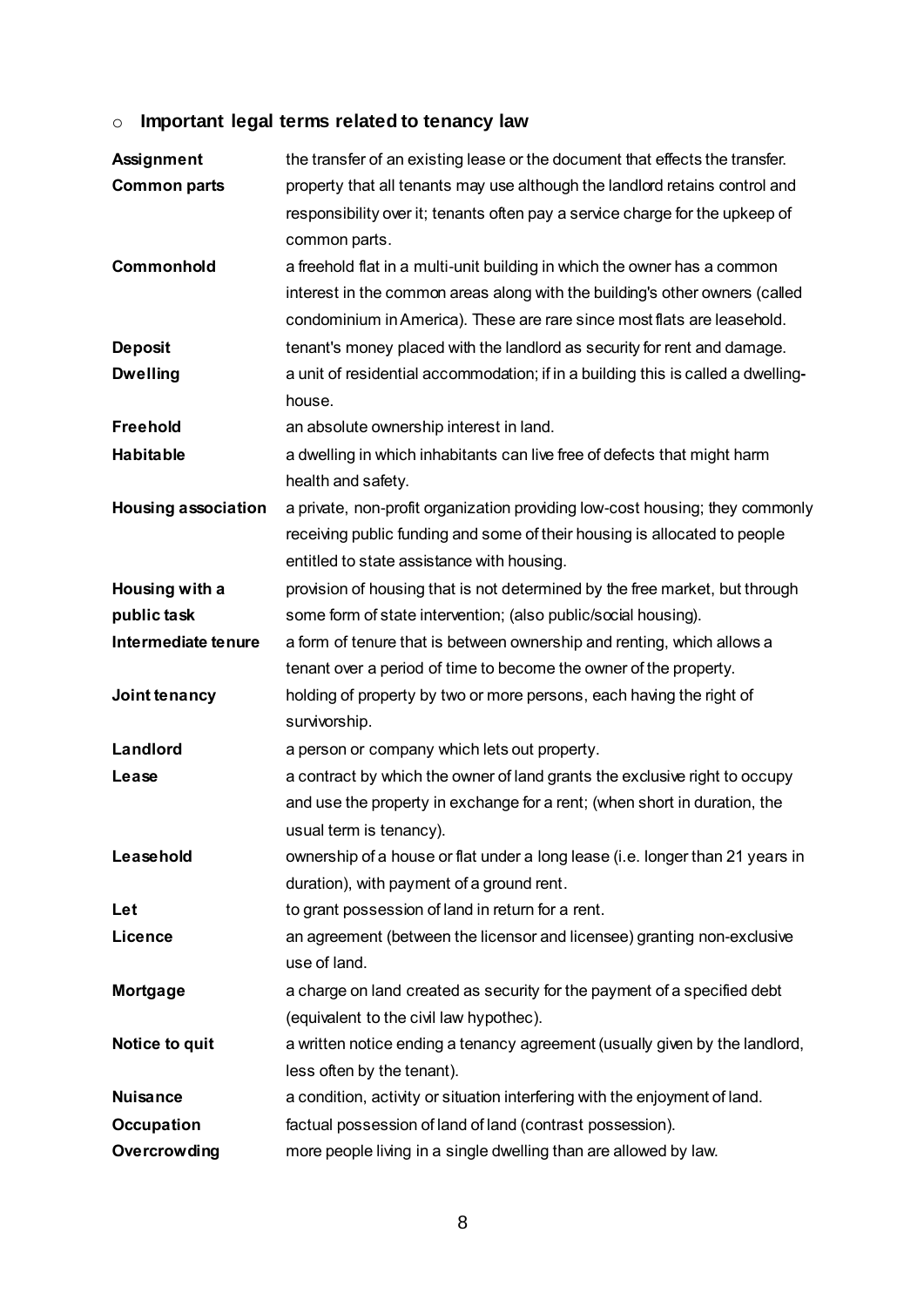| <b>Periodic tenancy</b>  | a tenancy that automatically continues for successive periods unless                              |  |  |
|--------------------------|---------------------------------------------------------------------------------------------------|--|--|
|                          | terminated at the end of a period upon notice.                                                    |  |  |
| <b>Possession</b>        | the right to exercise exclusive dominion over land (contrast occupation).                         |  |  |
| <b>Private</b>           | housing provided for by private landlords, for which the free market<br>determines the rent.      |  |  |
| <b>Public</b>            | housing provided by a local authority.                                                            |  |  |
| <b>Rent</b>              | periodic consideration paid under a lease for the use of land.                                    |  |  |
| Repair                   | returning property to a state of repair; this does not require the curing of<br>inherent defects. |  |  |
| <b>Repossession</b>      | (legal) action by a landlord to take back property let.                                           |  |  |
| <b>Residential</b>       | related to a residence; non-commercial.                                                           |  |  |
| Service charge           | a charge for keeping residential property or common parts in repair.                              |  |  |
| <b>Social</b>            | low cost housing provided by a housing association.                                               |  |  |
| <b>Sublease</b>          | a lease by a tenant to a subtenant.                                                               |  |  |
| <b>Surrender</b>         | termination of a lease when the landlord accepts the return of possession.                        |  |  |
| <b>Tenancy</b>           | a lease of land, usually short term.                                                              |  |  |
| <b>Tenancy agreement</b> | the document by which a short term tenant holds.                                                  |  |  |
| <b>Tenant</b>            | one who pays rent for the possession of land under a lease.                                       |  |  |
| Wear and tear            | deterioration caused by ordinary use; the tenant is not liable for fair wear                      |  |  |
|                          | and tear.                                                                                         |  |  |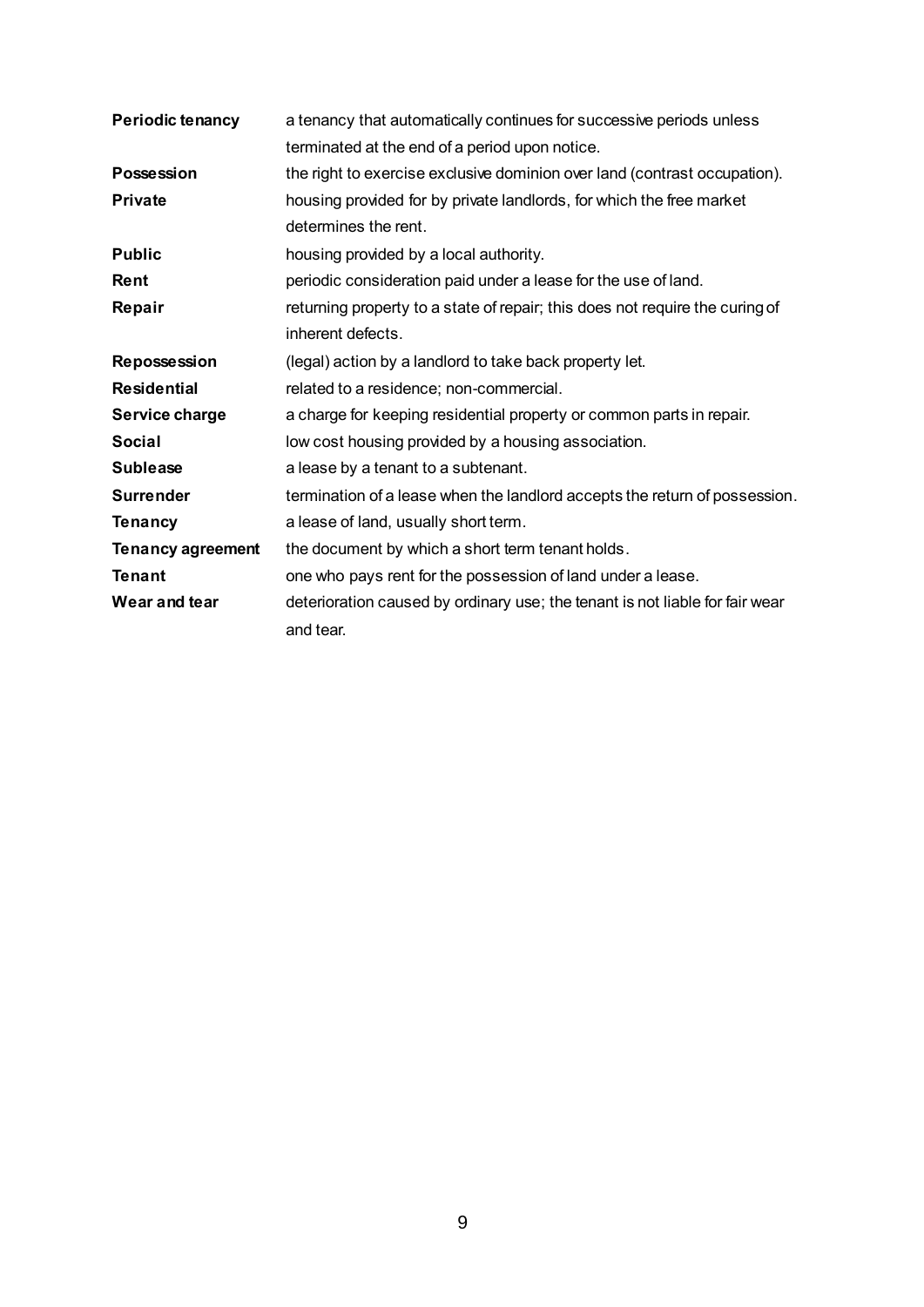# **2. Looking for a place to live**

# **2.1. Rights of the prospective tenant**

### **What bases for discrimination in the selection of tenants are allowed/prohibited? What about, for example, status as a foreigner, student, unmarried partner, or person with a short-term work contract?**

Discrimination in relation to a number of protected characteristics are prohibited by the Equality Act 2010; these are age, race, religion or belief, sex, sexual orientation, gender reassignment, marriage and civil partnership, pregnancy and maternity and disability. A landlord may not discriminate against any person on the terms on which accommodation is offered for 'let' (a term here including grating a licence) in relation to any of these protected characteristics. This also applies to the activities of letting agents. The leading authority is *Preddy v. Bull* [2013] UKSC 73 concerning Christian hoteliers who policy was only to let double rooms to married couples; these hoteliers discriminated directly against two homosexual men in a civil partnership when they refused to let them a double room. The same would apply to a landlord or letting agent. An example of discrimination on sexual grounds is *Ghaidan v. Godin-Mendoza* [2004] UKHL 30 concerning the provision of the succession regime in the Rent Act 1977 allowing succession rights to surviving spouses and those who 'lived together as husband and wife'; this had to be interpreted to include same sex couples so that a homosexual partner could also succeed.

There is an exception for small premises where the landlord or a family member is resident in another part of the premises and shares some accommodation. Public and social landlords are subject to more onerous equality duties, though there are very limited circumstances where accommodation can be provided to people of one sex exclusively.

It is illegal for a landlord or other service provider to discriminate because a person is disabled. Disability is defined as a physical or mental condition that has a long-term, adverse effect on a person day-to-day life. Disability discrimination occurs when a disabled person is treated less favourably than a non-disabled person, and they are treated this way for a reason arising from their disability, and the treatment cannot be justified. A letting agent would be treating a disabled person less favourably if they refused to serve them when providing a service, offered a reduced service or a worse standard of service or made an offer on poorer terms.

Aside from statute there is also a Code of Practice on Racial Equality in Housing 2006 which provides guidance. Landlords are quite entitled to satisfy themselves as to the immigration status of potential tenants.

 **What kinds of questions by the landlord are allowed (e.g. on sexual orientation, intention to have children etc)? If a prohibited question is asked, does the tenant have the right to lie?**

Questions asked by a landlord about protected characteristics under the equality legislation (including both sexual orientation and maternity) are not prohibited but may demonstrate discriminatory behaviour. Refusal to let to someone intending to have children would represent direct discrimination. Indirect discrimination occurs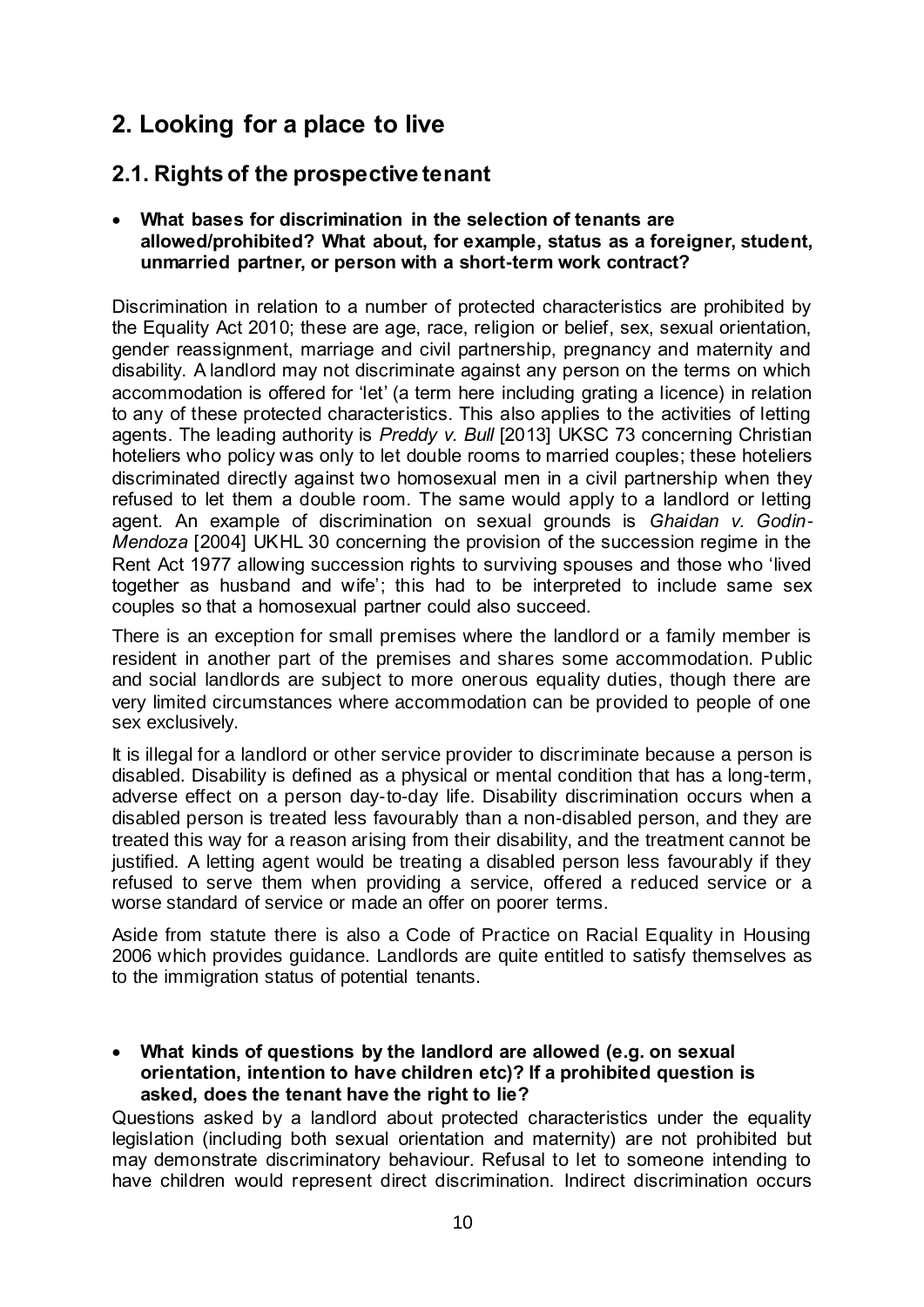where a person adopts a criterion placing another at a disadvantage because of their protected characteristic which amounts to an unlawful discrimination unless justified as a proportionate means of achieving a legitimate aim. An example is a term precluding a tenant allowing any occupier to make a noise that can be heard outside the flat, which might be a proportionate way of preventing nuisance to neighbours.

### **Is a "reservation fee" usual and legal (i.e. money charged by the landlord to allow the prospective tenant to participate in the selection process)?**

An accommodation agency may not charge a tenant for supplying the tenant with lists of accommodation nor for registering a person as someone seeking accommodation (Accommodation Agencies Act 1953).

A non–returnable 'holding deposit' is often required when a tenant agrees to rent a property, to cover the period until he signs the tenancy agreement. This deposit is usually deducted from the security deposit when the tenant moves in. If the tenant changes his mind, his holding deposit will not be returned. There may be circumstances when a tenant is not able to move into the property for reasons beyond his control, but it will be unfair for the agency not to return the holding deposit if the landlord chooses not to go ahead with the tenancy, as Office of Fair Trading Guidance states that the tenant should then receive a refund of all prepayments.

A letting agency can charge a fee, often called an 'administration fee' once a contract has been agreed to accept a tenancy, covering matters such as the cost of preparing the tenancy agreement, checking references, making up the inventory and any other costs of setting up the tenancy. Administration fees in London average £220 (2013) and can be as high as £600.

#### **What kinds of checks on the personal and financial status of the tenant are usual and legal (e.g. the landlord requiring an independent credit report)?**

Prior to letting a dwelling, the landlord will often be concerned as to whether or not the tenant will be able to honour the tenancy agreement. Checks usually include credit referencing, bank referencing, employment referencing, and landlord referencing as well as personal referencing. A landlord may ask for a salary statement and, although he cannot compel the prospective tenant to produce one, a refusal may adversely affect the tenant's standing. In addition to direct enquiries from the tenant, the landlord may resort (after securing the permission of the tenant) to a credit information agency.

### **What is the role of estate agents in assisting the tenant in the search for housing? Are there other bodies or institutions assisting the tenant in the search for housing?**

Estate agents involved in connecting landlords to potential tenants are called letting agents. Their tasks include advertising properties available to rent, showing tenants round available properties, drawing up [tenancy agreements](http://england.shelter.org.uk/get_advice/renting_and_leasehold/renting_agreements) and [inventories,](http://england.shelter.org.uk/get_advice/paying_for_a_home/tenancy_deposits/making_an_inventory) checking references and renewing tenancy agreements. Letting agents usually operate either through high street offices or online sites, or both. Those operating in a local area are easily traced by an internet search.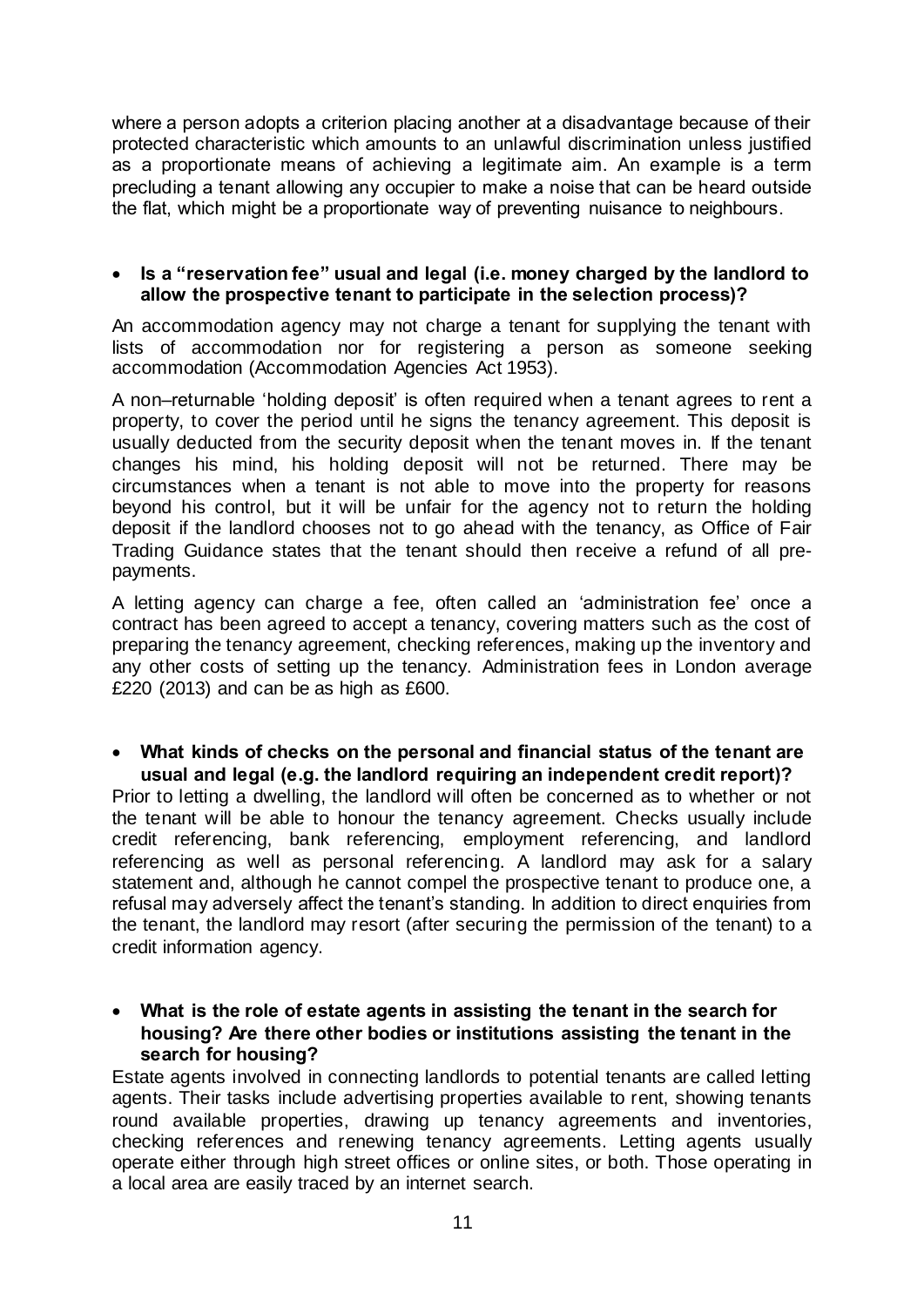### **Are there any accessible "blacklists" (or equivalent mechanisms) of bad landlords/tenants? Is there a system for rating and labelling preferred landlords/tenants?**

No. The private rented market has developed a sophisticated tenant referencing industry with a number of operators offering swift service. Landlords would have to pay to use these services. A tenant who would fail a credit reference may effectively be blacklisted. There are no corresponding checks on landlords, though the Welsh government is proposing (2014) to introduce registration of private landlords in the principality.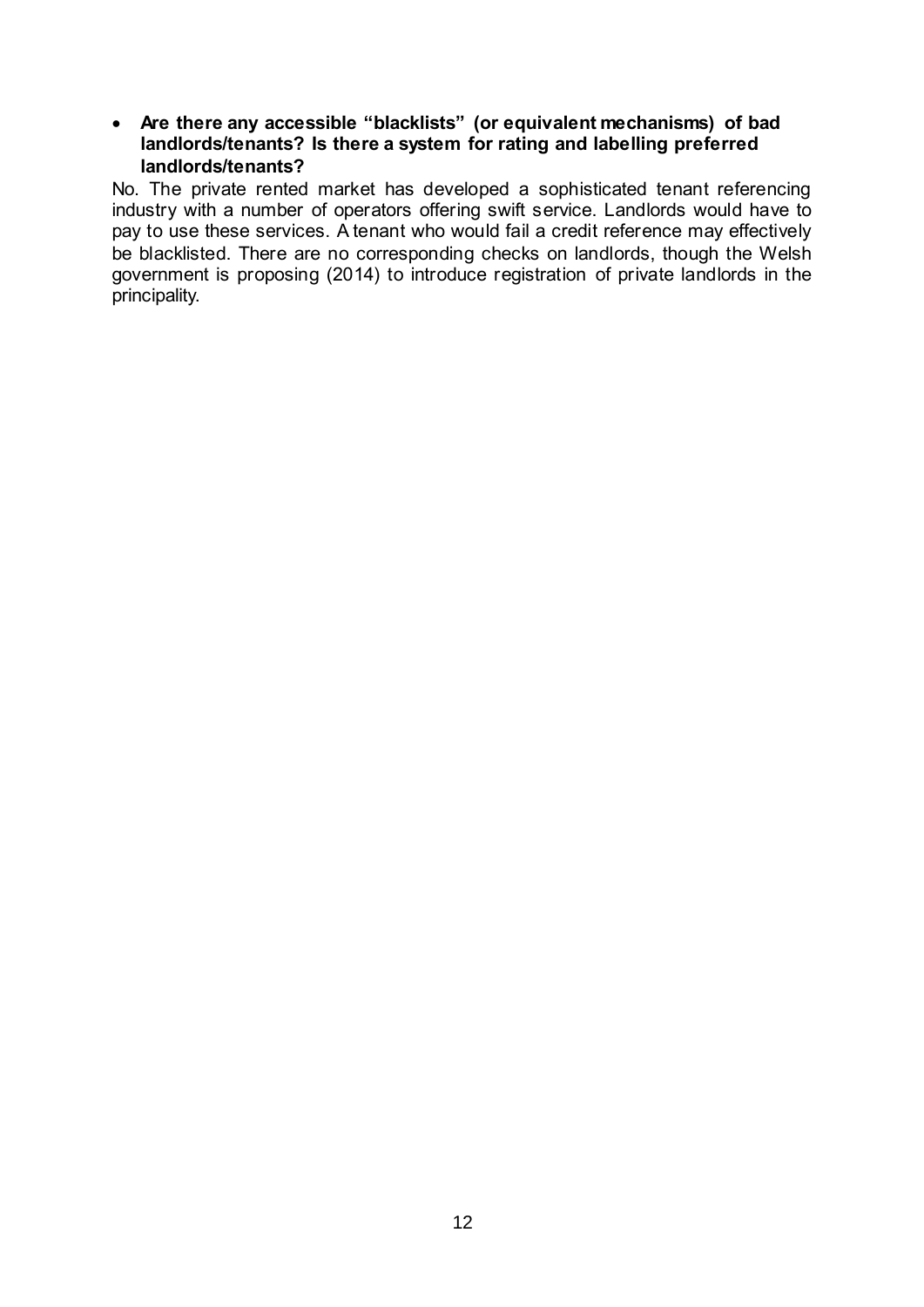## **2.2. The rental agreement**

### **What are the requirements for a valid conclusion of a rental contract (is written form necessary; is registration necessary and if yes, what kinds of fees apply lawfully)?**

A residential shorthold tenancy can be created informally provided that the initial term of the letting is 'not exceeding three years'. If it is to be a legal tenancy it should take effect in possession and otherwise it will operate as a contract for a tenancy. In practice, though, all tenancies are granted in writing, not least to ensure that the landlord is able to enforce terms that are clear.

#### **What is the mandatory content of a contract?**

A tenancy agreement can only be concluded by an agreement to grant exclusive possession of self-contained accommodation containing agreement on the parties, property and price (ie the rent). A lease must have a term, either a fixed term or periodic, but if none is specifically agreed this will be implied from the payment and acceptance of rent. These matters can be agreed orally, but they should be recorded in writing. It is necessary that the object of the letting is for residential purposes, so that the tenancy is assigned to the private sector, but it is not necessary to state that the tenancy will be an assured shorthold as this is the default for a private sector letting.

### o **Which data and information should be contained in a contract?**

Landlords invariably insist upon a written tenancy which should cover the mandatory terms stated above, and also:

entry date and term - usually a fixed term followed by a periodic continuation (either weekly, fortnightly, four weekly or calendar monthly);

rent - how often it is to be paid, and whether the advance; a weekly tenant must be provided with a rent book giving the name and address of the landlord and certain other details.

services - such as heating and payments for them;

common parts – use, maintenance and service charge;

use – residential use and other terms about use and respect for others;

subletting and assignment – usually an outright prohibition;

condition – repairs (other than those within the landlord's responsibility by statute), any obligation to redecorate, and usually an outright ban on alterations; and

ending the tenancy; etc.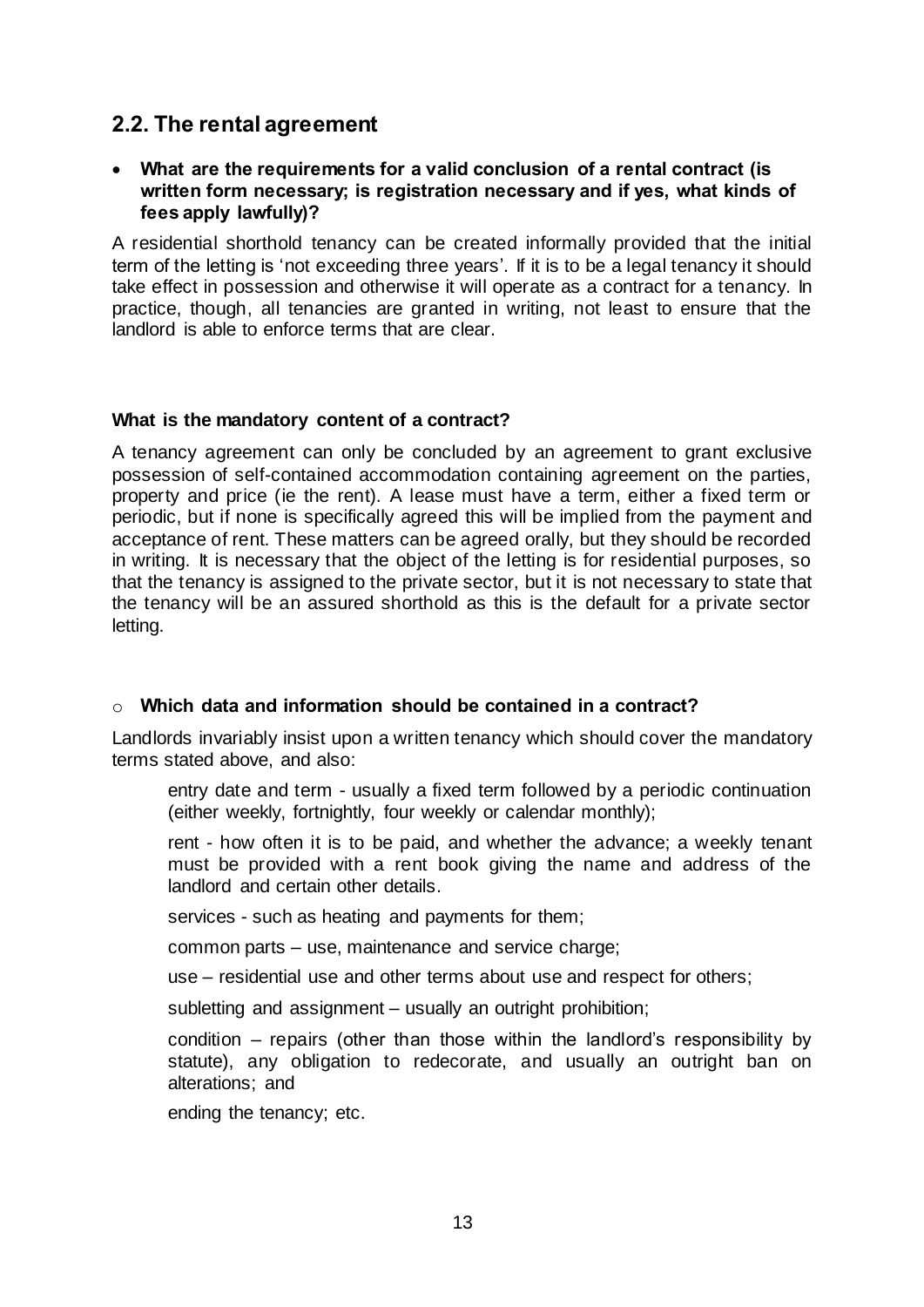### o **Duration: open-ended v. time limited contracts**

The tenancy agreement should state the date from which the term is to run, though it may be implied that this is immediate if nothing else is specified. It is unusual for a residential tenancy to be preceded by a contract, and much more common for the term to run immediately from the grant.

A shorthold granted by a private sector landlord does not require a fixed term in either England or Wales, so it may be a fixed term or periodic. (In the past it was necessary to grant a six month term but this requirement was dropped in 1996.) Either way the landlord will not be able to secure possession simply by serving notice to quit within the first six months unless there is a major breach of contract by the tenant. It is usual to grant at least an initial fixed term of six months (which binds the tenant) though of course the tenant may wish to negotiate a longer deal; yearlong deals are common in university towns. There is a small segment of the market where terms of several years are granted in return for a premium.

### o **What terms regarding rent payments must be contained in the tenancy?**

Terms to be included are:

the amount of rent;

the intervals when this is payable; rent days will be stated in the tenancy agreement and are usually the same as the period of a periodic tenancy. payment in advance; this is invariably required by landlords, and since the law presumes that rent is payable in arrears if no other arrangement is made, it is necessary to include this term expressly;

a method of payment, usually by electronic transfer or standing order; any other payments for utilities, service charge and/or council tax.

A weekly tenant will have a rent book basic containing information about the tenancy, and rent demands also require contact details of landlords. There is no objection to the landlord taking a premium when granting an assured tenancy, but this is only usual if a rather longer term than the usual year is granted.

### **Repairs, furnishings, and other usual content of importance to tenant**

Section 11 of the [Landlord and Tenant Act 1985](http://login.westlaw.co.uk/maf/wluk/app/document?docguid=I601777F0E42311DAA7CF8F68F6EE57AB&context=46&crumb-action=append) imposes on the landlord the obligation to carry out the major repairs if the term is for seven years or less. The landlord may not contract out of these obligations. The obligation attaches to the landlord under a lease but not to the licensor under a licence. A tenant may apply to the court for an order for specific performance of the landlord's repairing obligations, and he may also claim damages. An obligation to repair only arises when notice has been given to the landlord.

The landlord is responsible for all things which relate to the structure and exterior of the building, including the roof, guttering, chimneys, plasterwork, walls, windows and doors. The landlord is responsible for ensuring that installations within the flat for the supply of key services utilities are kept in good condition. This includes installations for space heating and hot water. It also includes the pipes supplying gas, electricity or water, flues for gas boilers and ventilation, and drains. Problems can arise with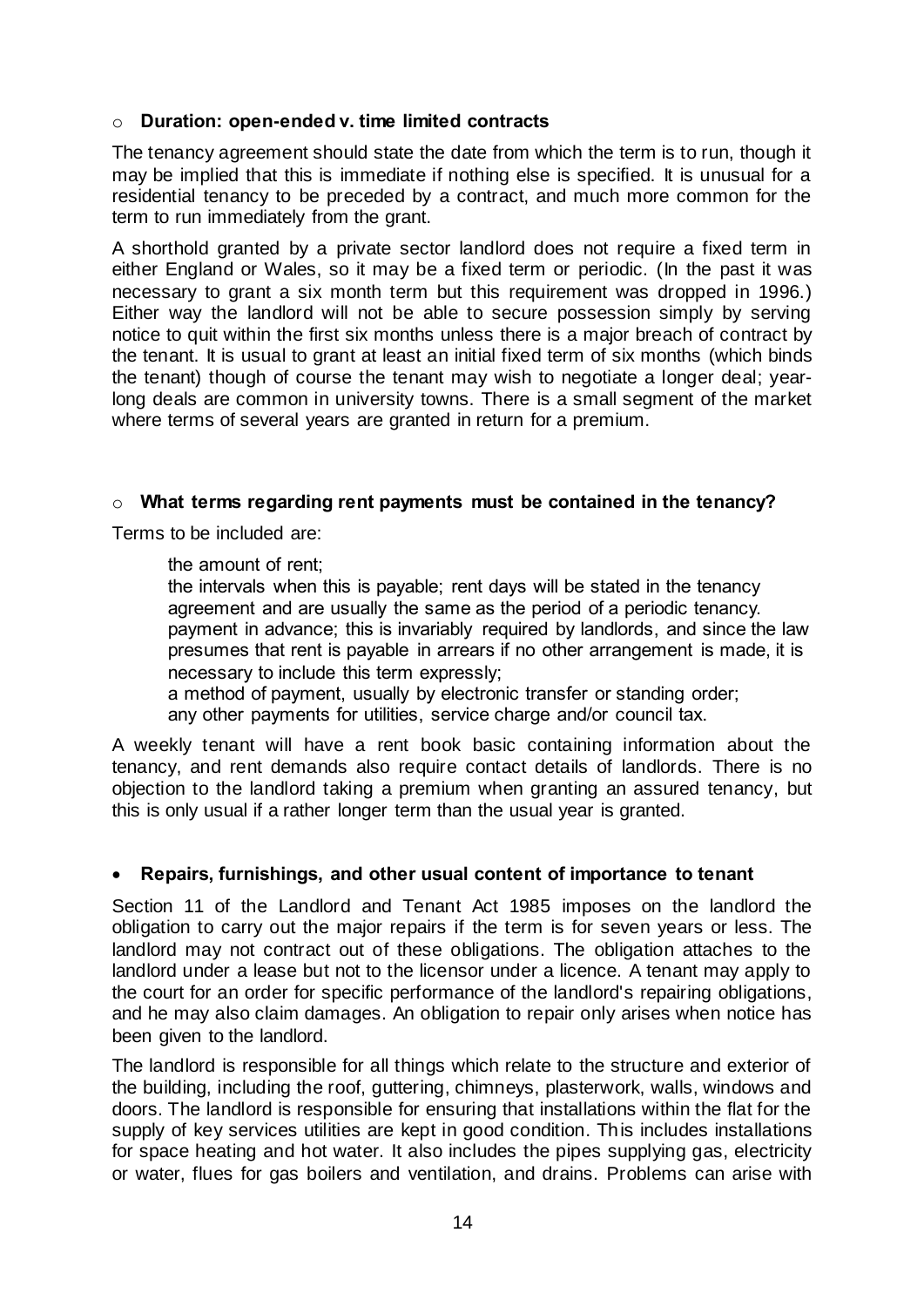pipes outside the flat. The landlord is responsible for ensuring any gas appliances are safely-installed and working properly and securing regular inspections by a qualified CORGI inspector.

The repairing covenant in the Landlord and Tenant Act 1985 is limited because it only relates to defects which are the consequence of disrepair. It does not apply to inherent defects arising from the method of construction of the dwelling. A requirement to secure fitness is implied in furnished lettings, which may explain why many are unfurnished, but otherwise (in unfurnished lettings) there is no implied term as to fitness for human habitation.

Some tenancy agreements impose more onerous obligations on the landlord, for example a requirement to keep the premises in 'good condition'.

#### o **Is it legal for the landlord to shift the costs for certain kinds of repairs to the tenant?**

The tenant is usually responsible for minor repairs and internal decorations unless the disrepair is caused by disrepair within the landlord's sphere or wear and tear, then it becomes the landlord's responsibility (*Warren v. Keen* [1954], CA). Tenants do not have to redecorate a property unless they have damaged the decoration, or it is specified in the tenancy agreement. In these cases, the landlord may want to keep all or part of the deposit unless the tenant makes good any damage before he leaves.

In furnished rental apartments, the tenant is usually responsible for keeping furniture in good condition, but the landlord may be responsible for replacing furniture worn out by natural wear and tear.

Tenants often have responsibility for the upkeep of a garden, but tenants are not required to improve a garden already in a bad state. If there is a garden it is wise to agree what needs to be done during the negotiation of the agreement.

#### o **Is the landlord or the tenant expected to provide furnishings and/or major appliances?**

Residential property can be let furnished, partially furnished or unfurnished, but the latter is probably commonest. If furnished there is an implied condition of fitness for human habitation, which may explain why landlords tend to prefer unfurnished lettings.

The landlord is obliged to maintain installations existing at the outset for space heating and water heating. There is no further liability to maintain or replace electrical appliances such as fridges, freezers, washing machines and cookers, unless stated in the tenancy agreement. What is to be provided should be agreed before the flat is taken. The tenant should keep a copy of the advertising material which may well vary this basic position and may be helpful in case of any dispute.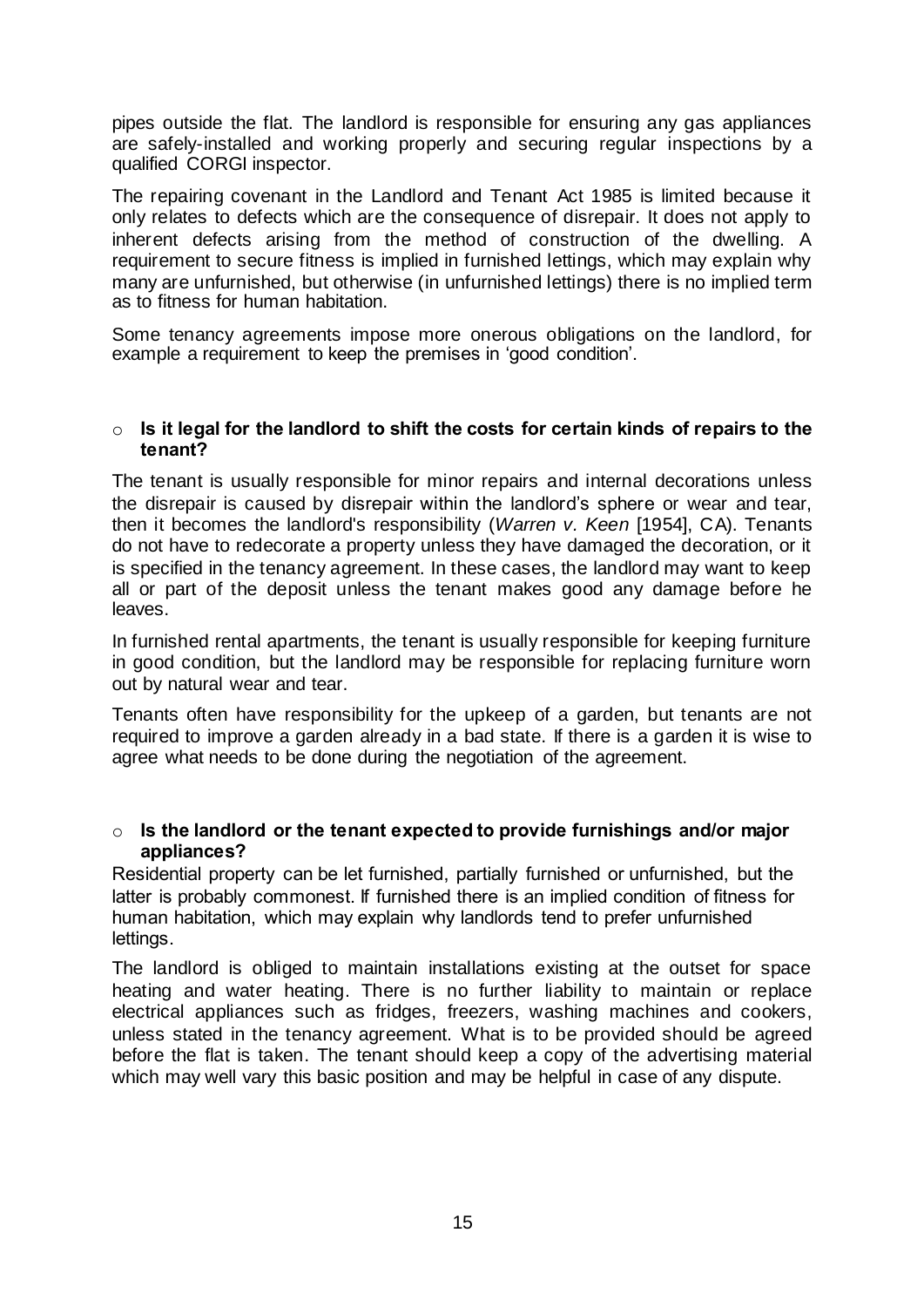#### o **Is the tenant advised to have an inventory made so as to avoid future liability for losses and deteriorations (especially in the case of a furnished dwelling)?**

Yes, this is an essential precaution; an inventory will be important evidence in any dispute about retentions from the deposit. Most landlords provide an inventory as a matter of course, but the condition of items on it needs to be checked and agreed between the parties.

#### o **Any other usual contractual clauses of relevance to the tenant**

The tenant should make it clear what rights he has over common areas shared between tenants, such as hallways, lifts and stairs. These are outside the statutory repairing covenant, so it is wise to ensure that the landlord accepts responsibility for their upkeep. It may often be possible to imply a term that the landlord has to carry out major works, such as the maintenance of lifts in a block of flats.

#### **Parties to the contract**

An assured shorthold arises when the tenant is an individual who will use the property as his principal residence. It is commonly the case that a home is rented by a couple and it is usually appropriate for them to rent together as joint tenants. A legal tenancy can only arise when the tenant is aged at least 18, so special steps would be needed if the potential tenant was 16 or 17.

#### o **Which persons, though not mentioned in the contact, are allowed to move into the apartment together with the tenant (partner, children etc.)?**

In the private sector, this is a matter of contractual negotiation between landlord and tenant. A spouse has a common law right to live with his or her spouse. It is usually assumed that a tenant is allowed to occupy residential property with his or her spouse or registered partner or cohabitee (of whatever gender). It is usual also for children to live with their parents and for the tenant to share with other family members, but this should be negotiated with the landlord. Tenants should tell their landlord who is in occupation, and landlords may require tenants to disclose this information. Occupancy of the apartment will be limited to a certain number of people by the overcrowding rules and any House in Multiple Occupation licence. Action may be taken to deal both with over occupancy and under occupancy, the latter through caps on Housing Benefit.

### o **Is the tenant obliged to occupy the dwelling (as his primary home)?**

This may be an express term of a tenancy agreement. A tenancy will only be a shorthold if the tenant occupies the property as his principal home, and otherwise the tenancy will operate contractually.

- o **Is a change of parties legal in the following cases?**
- **divorce (and equivalents such as separation of non-married and same sex couples);**

This depends, first, upon whether the couple are joint tenants or not.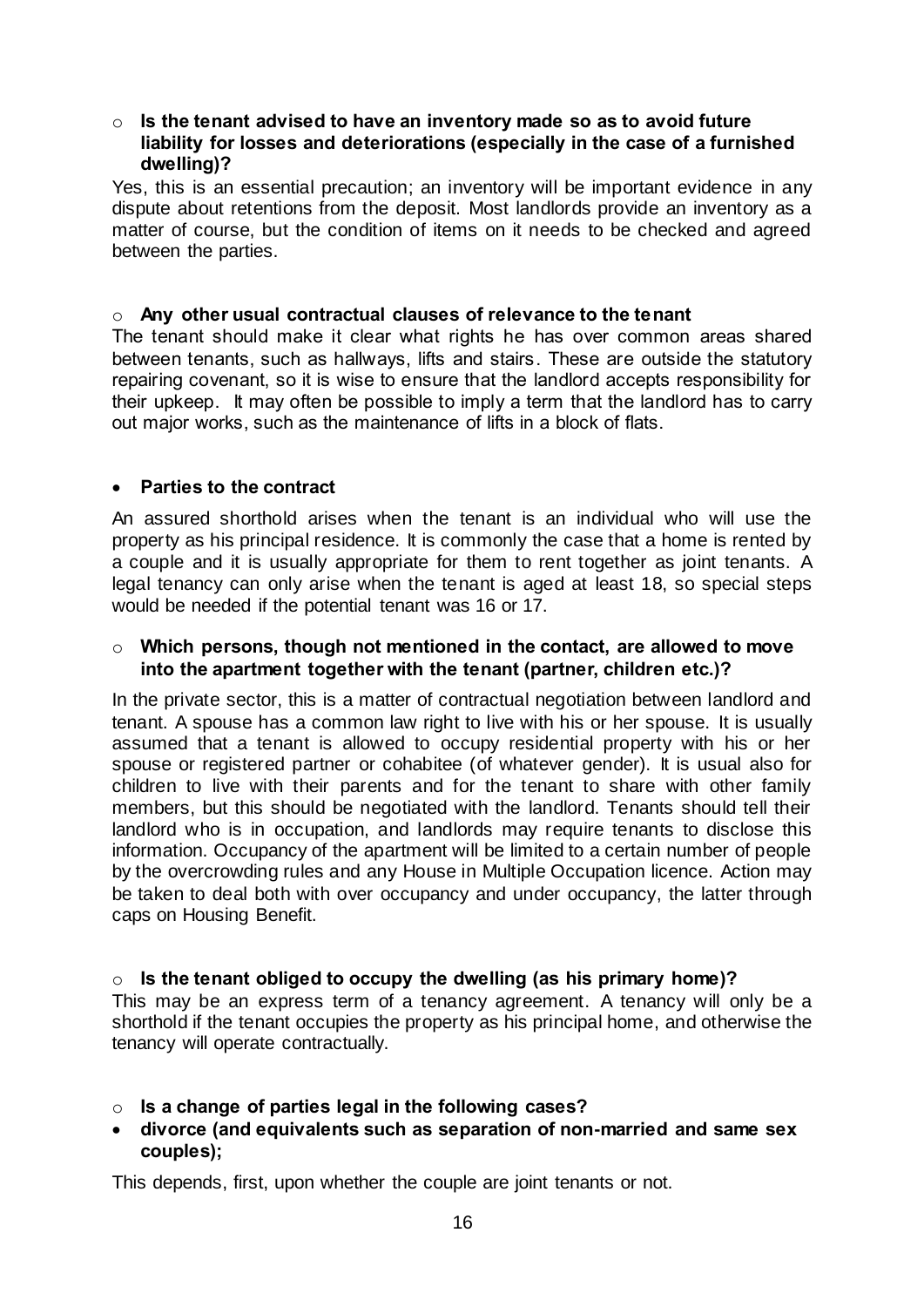If they are joint tenants, a notice to quit can be served by any one of the co-tenants and it will bring the tenancy to an end. This will occur despite the objection of the other tenant, as held in *Hammersmith and Fulham London Borough Council v. Monk* [1992], HL. Local authorities use this rule to end the tenancy of a violent partner and to relet the property to the victim of the abuse even though in doing so they do not give the party being excluded a right to be heard in court. The court has power to make an occupation order in all cases involving married or unmarried couples, with or without children, and this includes power to exclude one party from all rights of occupation.

If a property is vested in one party, the effects of relationship breakdown can be capricious. The correct thing to do here is to apply to the family court which can order a transfer of a tenancy on divorce (and its equivalents) and also under the jurisdiction over children. The limited security under a shorthold should always be considered when weighing up options.

#### **apartments shared among students (in particular: may a student moving out be replaced without permission of the landlord);**

Students sharing a house may either be a group of licensees or they may be joint tenants, depending largely on whether they approached the landlord collectively or separately. It appears that legal tenants are limited to four. If they are joint tenants, a notice to quit can be served by any one of the tenants and this will bring the tenancy to an end, despite the objection of the other tenants, the principle in *Monk* (above). This can also be used where there are, say, four students renting a flat if one of the four decides to end the tenancy against the wishes of the other three. The issue can be avoided by contractual provision, but landlords are reluctant to cede their power to control who becomes a tenant. In practice landlords are often willing to accept a replacement tenant put forward by a person wishing to leave.

### **death of tenant;**

Where a tenancy is held jointly, necessarily by joint tenants, death of one party will effect a survivorship, by which the estate is passed to the survivor who will continue as the tenant automatically after the death. Most private sector assured tenancies will be shortholds, so after the death of the tenant the landlord will be able to obtain possession unless he agrees to accept a partner or family member as a shorthold tenant. Occasionally though a longer tenancy may have been granted in return for payment of a capital premium and in this case the leasehold term has some value and will vest in the personal representatives of the tenant who will pass it on to the beneficiaries entitled under the tenant's will or on his intestacy.

### **bankruptcy of the landlord;**

Payment of rent will be diverted to the trustee in bankruptcy. The trustee in bankruptcy is likely to want to sell the property and will be able to do so at a higher price if vacant possession is offered, so it is likely that the tenant will be asked to move.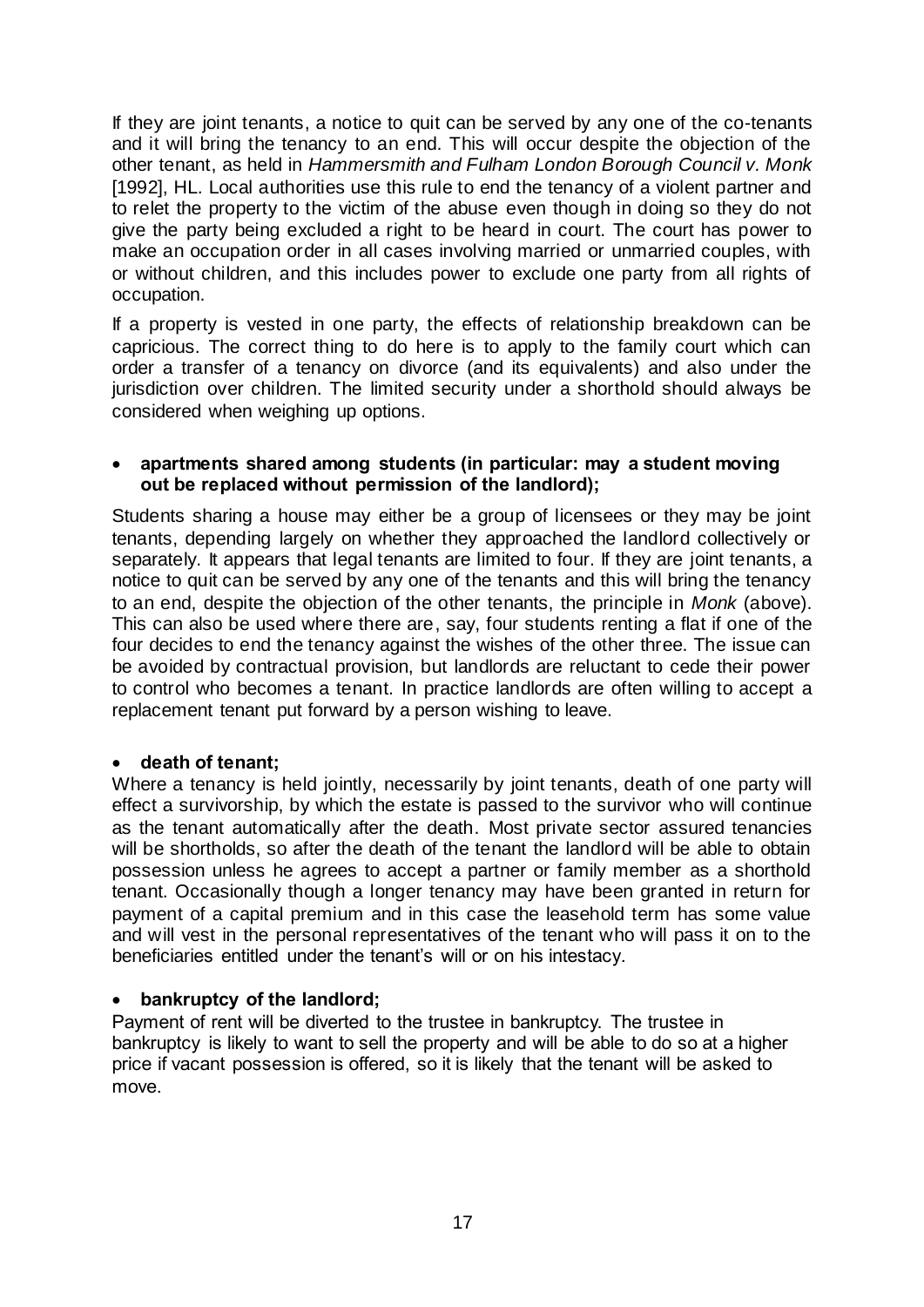#### o **Subletting: Under what conditions is subletting allowed? How can an abuse of subletting (when the tenant is offered not an ordinary lease contract but only a sublease contract) be counteracted?**

With private rentals the position varies according to whether a premium has been paid and the length of the term. In a relatively long lease for which a capital premium has been paid, the tenant will need to ensure that the term is saleable. This may be achieved by allowing assignment or by requiring the consent of the landlord to an assignment but providing that the consent of the landlord is not to be withheld unreasonably, and this qualification will be implied. In all other cases a private landlord will invariably introduce an absolute bar on all dealings with the lease; this should include assignment, subletting, and parting with possession (e.g. to a mortgagee). It will usually be provided that any fixed term can be forfeited if this term is breached since without such a term, a landlord risks ending up with a assignee who cannot pay the rent. The term against assignment or subletting without consent will be implied into assured tenancies which are periodic or statutory.

o **Does the contract bind the new owner in the case of sale of the premises?** In general if a borrower grants a tenancy of the mortgaged property, the tenancy will be unauthorised, though this will not be the case if the mortgage envisages letting (as in Buy to Let financing) or if the mortgagee has given consent. In such circumstances if the mortgagee is able to obtain possession against the borrower it will be able to secure possession against the tenants. However a recent statute gives the tenant the right to two months' notice of repossession.

### **Costs and Utility Charges**

o **What is the relevant legal regulation of utilities (i.e. the supply of water, heating and electricity)? Must the landlord or the tenant conclude the contracts for provision of utilities? Which utilities may be charged from the tenant by the landlord? What is the standard practice?**

The utilities would include water, sewerage, electricity, gas, and telephone. In most cases the supply contract would be concluded between the utility provider and the tenant directly. In some cases the landlord might, for example, supply a pre-payment meter for electricity.

If, exceptionally, a landlord concludes a contract for a utility the cost may be recovered from the tenant, usually along with the rent. A landlord must provide the services which are reasonably required the tenant, including, as appropriate, the supply of gas, electricity and water. The tenant must pay for the fuel and water used, usually paying the bill himself. If the landlord pays the fuel or water company's bills, the cost can be included in the rent. Protocols are designed to prevent supplies of services (other than water) being disconnected for arrears of payments, though this remains an ultimate possibility.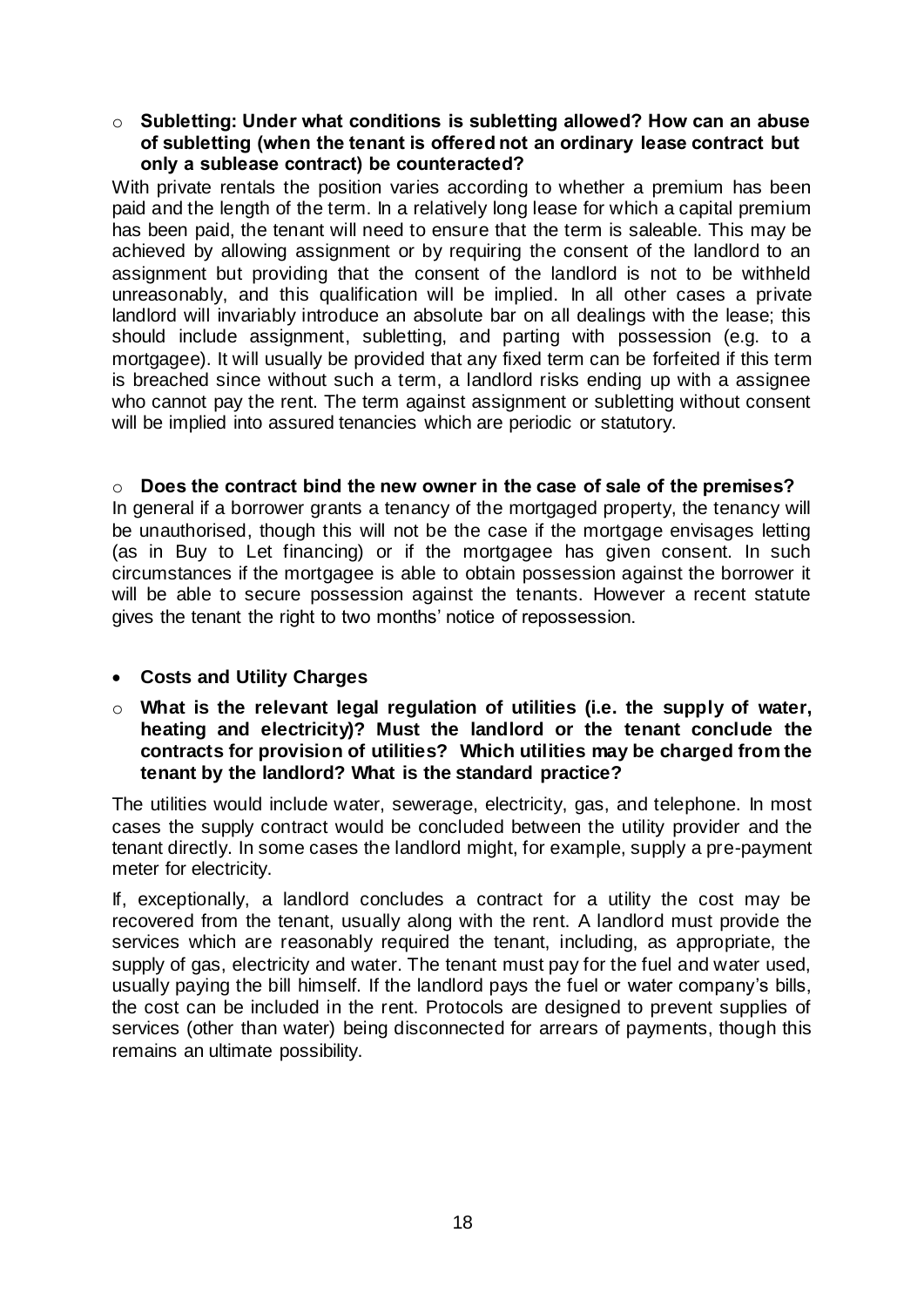#### o **Is the tenant responsible for taxes levied by local municipalities for the provision of public services (e.g. for waste collection or road repair)?**

Council tax is the local tax which helps pay for services such as waste collection. It is chargeable on the occupiers of residential property and will usually be billed to the tenants directly; alternatively the landlord may collect the tax and pay it over to the council. There is one bill for each home, whether it is a house, flat, bungalow, maisonette, mobile home or houseboat, and whether owned or rented. Homes were banded by value in April 1991, band A being lowest and band H highest. Bands are not affected by changes in general house prices, though homes will be banded when newly built and rebanded after major improvements. Each year the local council sets the level of council tax for each band.

Dwellings are charged on the basis of two adult occupiers, and there is a reduction for a single occupier. Students are ignored, so any property occupied exclusively by students will not be charged. Common areas shared between tenants, such as hallways, lifts and stairs, are outside the statutory repairing covenant, but it may often be possible to imply a term that the landlord has to carry out major works, such as the maintenance of lifts in a block of flats.

Help with council tax bills is available, the amount of any reduction reflecting individual circumstances including income, savings and number of children. The former council tax benefit is now subsumed into the Universal Benefit Scheme.

### o **Is it lawful to shift condominium costs, and if yes, which ones, onto the tenant (e.g. housekeeping costs)?**

Yes, except for structural repairs.

### **Deposits and additional guarantees**

#### o **What is the usual and lawful amount of a deposit?**

Deposits would be usual in the private sector. The landlord under an assured shorthold tenancy will routinely require the payment of a deposit by the tenant as security for the performance of the obligations of the tenancy. The average deposit is just less than £1,000.

### o **How does the landlord have to manage the deposit (e.g. special account; interests owed to the tenant)?**

Since April 2007, all landlords have been required to pass any deposit paid by a tenant at the commencement of an assured shorthold tenancy to an authorised tenancy deposit scheme (Housing Act 2004 ss 212-215). The original regime gave some unsatisfactory results to which substantial changes were introduced with effect from April 2012. There are two types of scheme, custodial schemes and insurance schemes, the choice lying with the landlord. In each case the landlord must comply with the initial requirements of the scheme within thirty days of receiving the deposit, providing information and handing over the deposit. Failure gives rise in each case to a claim that the tenant receive three times the deposit. A custodial scheme requires a landlord to pay any deposit received to a scheme administrator, who keeps it in a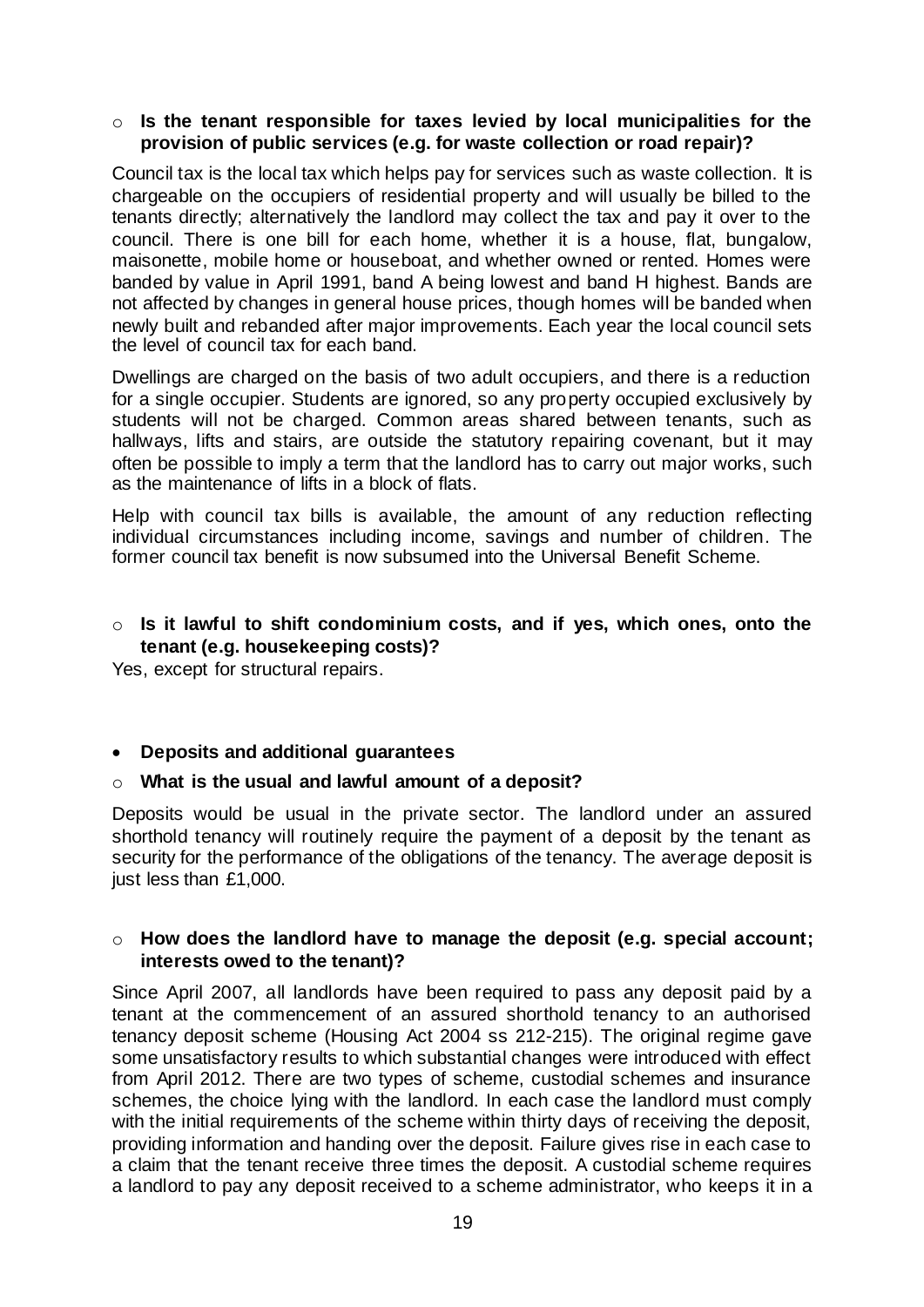separate account until such time as it falls to be paid to the landlord or repaid to the tenant. Interest is payable. The tenant or the landlord may apply, at any time after the tenancy has ended, for the whole or part of the deposit to be paid to him, and, if satisfied that the parties have agreed that the payment should be made or that the court has so decided, the scheme administrator will pay out the relevant amount in accordance with the agreement or decision.

#### o **Are additional guarantees or a personal guarantor usual and lawful? What kinds of expenses are covered by the guarantee/ the guarantor?**

A surety as a personal guarantor is often required by the landlord if the prospective tenant has only low-income due to education or study, the parents of the tenant being asked to stand surety. The guarantee will be made by deed and will generally cover rent and other liabilities under the lease.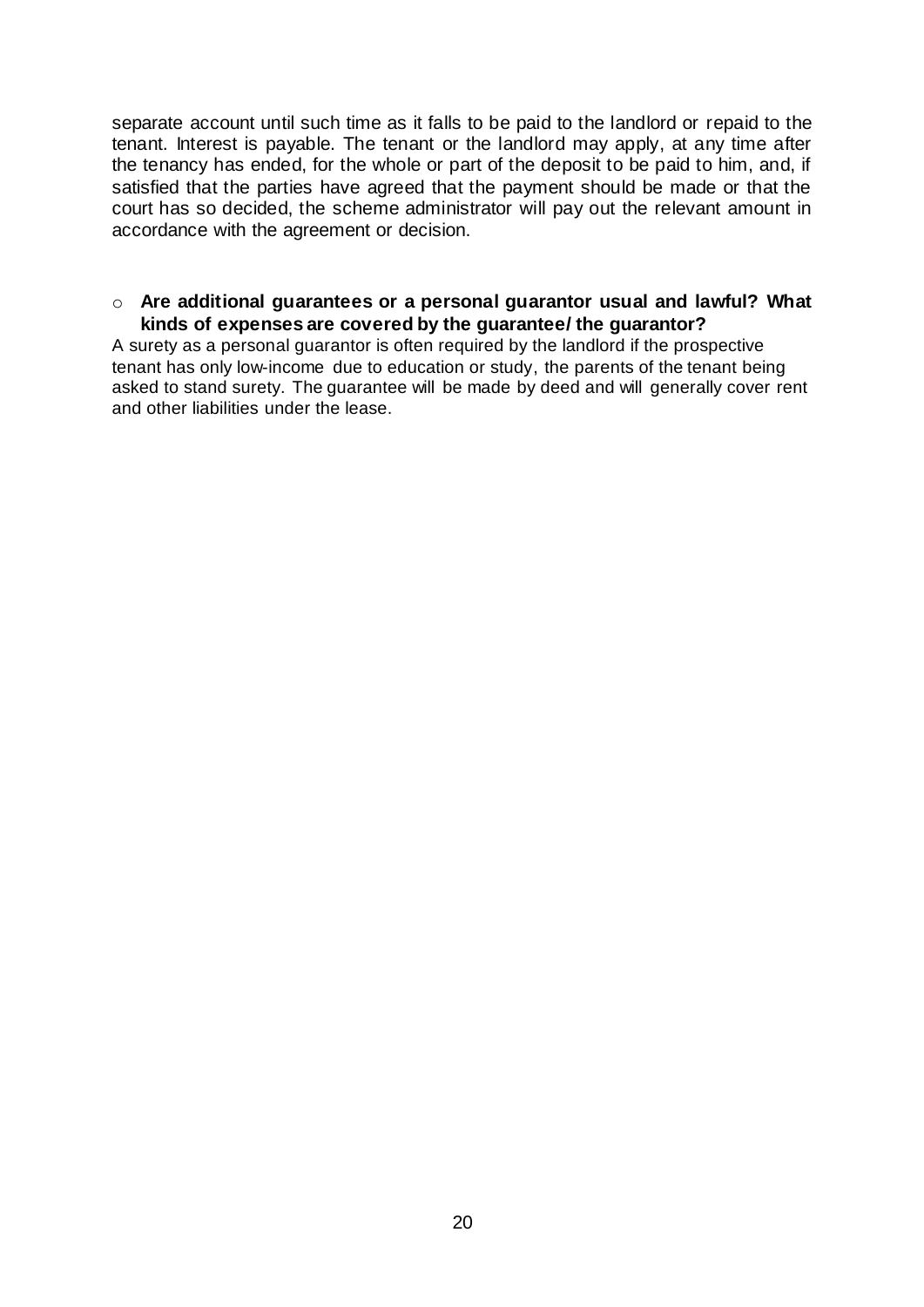# **3. During the tenancy**

# **3.1. Tenant's rights**

### **Defects and disturbances**

### o **Which defects and disturbances are legally relevant?**

There is no single definition but the legal principle depends upon the particular problem.

### **mould and humidity in the dwelling**

Unless the property is let furnished, there is no implied term requiring the property to be fit for human habitation. So the question is what is the cause of the damp problem; if it comes from disrepair of a structural item (such as the roof or damp proof course) the landlord will be liable to correct the problem, but if it comes from an inherent defect in the construction of the property, the tenant will have no remedy.

### **exposure to noise e.g. from a building site in front of the dwelling; noisy neighbours**

The tenant may have an action in nuisance against the person creating the noise, but it is unlikely that a residential tenant will litigate. The question is what rights the tenant has against the landlord and here the case law is not encouraging. This may be a breach of the implied term for quiet enjoyment ('quiet' here including but by no means restricted to freedom from noise). So the landlord may be obliged to take action to secure a cessation of the nuisance. However, a tenant must always remember when pressing a complaint that he has virtually no security of tenure and the landlord may find removing the tenant an easier solution. A better solution may be to contact the local authority to make a complaint about noise nuisance.

In terms of neighbours, the landlord may be obliged to take action for the same reason against antisocial behaviour causing noise. However, the possibility of action does depend upon the cause of the noise nuisance. A landlord is not liable for inherent defects in the construction of a dwelling and a tenant must take the property as it is and not claim to have a better dwelling. *Southwark London Borough Council v. Mills* (1999, HL) shows the unsatisfactory nature of that rule: tenants living in an inadequately soundproofed block in south London had to put up with being able to hear all the day to day activities of their neighbours, including 'their televisions, their babies crying, their comings and goings, their quarrels and their lovemaking". No remedy was possible.

### **occupation by third parties**

This concerns the covenant or implied term for quiet enjoyment which is implied in all leases and tenancies. A landlord must grant the tenant exclusive possession of the property let, free from any external interference, and any interference authorised by the landlord will be a breach of that implied obligation. The landlord would need to take action to remove third parties. It will usually be possible to make use of the criminal law since residential trespass has recently been made a crime (Legal Aid, Sentencing and Punishment of Offenders Act 2012, commonly called 'LASPO') and the police can be asked to remove someone who has displaced a residential occupier (Criminal Law Act 1977).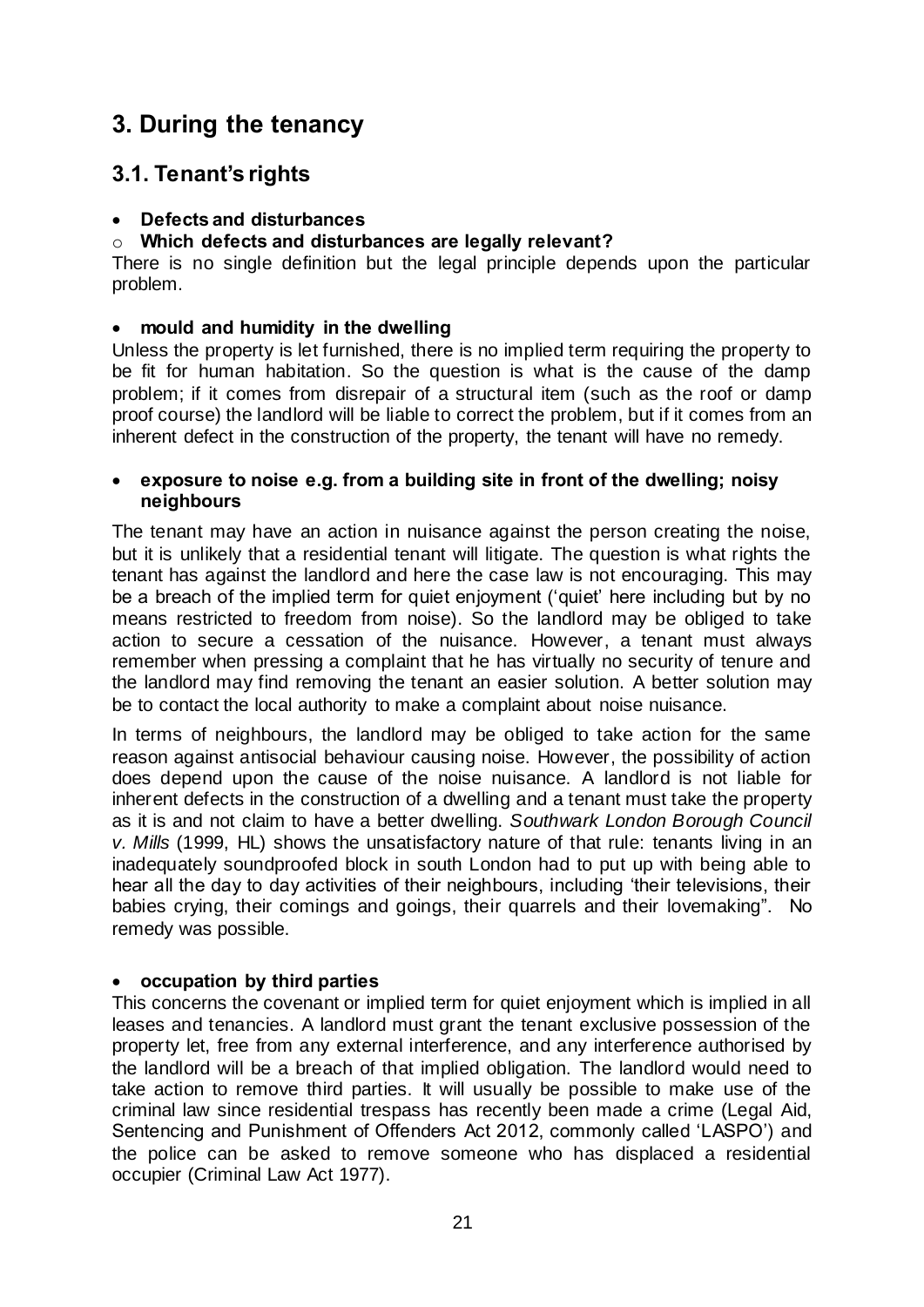o **What are the tenant's remedies against the landlord and/or third parties in such situations (e.g. unilateral rent reduction vs. rent reduction to be allowed by court; damages; "right to cure" = the landlord's right to repair the defect; the tenant first repairs the defect and then claims the costs from the landlord)**

Theoretical remedies might include injunctions, damages and a set off against rent and in an extreme case the tenant might have the right to repudiate the lease. Withholding rent is not to be recommended and certainly not before notice of disrepair has been given. As ever a shorthold tenant will bear in mind his own very limited security. It may be easier to move than to argue.

### **Repairs of the dwelling**

### o **Which kinds of repairs is the landlord obliged to carry out?**

In short-term leases, the primary source of repairing obligations is the [Landlord and](http://login.westlaw.co.uk/maf/wluk/app/document?docguid=I601777F0E42311DAA7CF8F68F6EE57AB&context=46&crumb-action=append)  [Tenant Act 1985.](http://login.westlaw.co.uk/maf/wluk/app/document?docguid=I601777F0E42311DAA7CF8F68F6EE57AB&context=46&crumb-action=append) [Section 11 i](http://login.westlaw.co.uk/maf/wluk/app/document?docguid=IA648E980E44A11DA8D70A0E70A78ED65&context=46&crumb-action=append)mposes on the landlord the obligation to carry out the major repairs in a term of seven years or less, and in flexible tenancies of whatever length. The obligation attaches to the landlord under a lease but not to the licensor under a licence. The landlord may not contract out of these obligations. A tenant may apply to the court for an order for specific performance of the landlord's repairing obligations. In addition, he may claim damages. The obligation to repair only arises when notice has been given to the landlord.

The landlord is responsible for all things which relate to the structure and exterior of the building, including the roof, guttering, chimneys, plasterwork, walls, windows and doors. The landlord is responsible for ensuring that installations within the flat for the supply of key services utilities are kept in good condition. This includes the pipes supplying gas, electricity or water, flues for gas boilers and ventilation, and drains. The landlord is responsible for ensuring any gas appliances are safely-installed and working properly. The landlord should be able to produce a gas safety certificate upon request completed after a regular inspection by a qualified CORGI inspector. The landlord is also responsible for the hot water supply.

Some tenancy agreements impose more onerous obligations on the landlord than those implied by the 1985 Act. For example an obligation to keep the premises in 'good condition' obliges the landlord to cure condensation problems which did not fall within the concept of repairs.

The repairing covenant in the Landlord and Tenant Act 1985 is limited because it only relates to defects which are the consequence of disrepair. It does not apply to inherent defects arising from the method of construction of the dwelling. A requirement to secure fitness is implied in furnished lettings, which may explain why many are unfurnished.

Common areas shared between tenants, such as hallways, lifts and stairs, are outside the statutory repairing covenant, but it will often be possible to imply a term – which in practice has to be imposed on the landlord – to carry out major works; so for example the landlord will be responsible for maintaining lifts in a block of flats.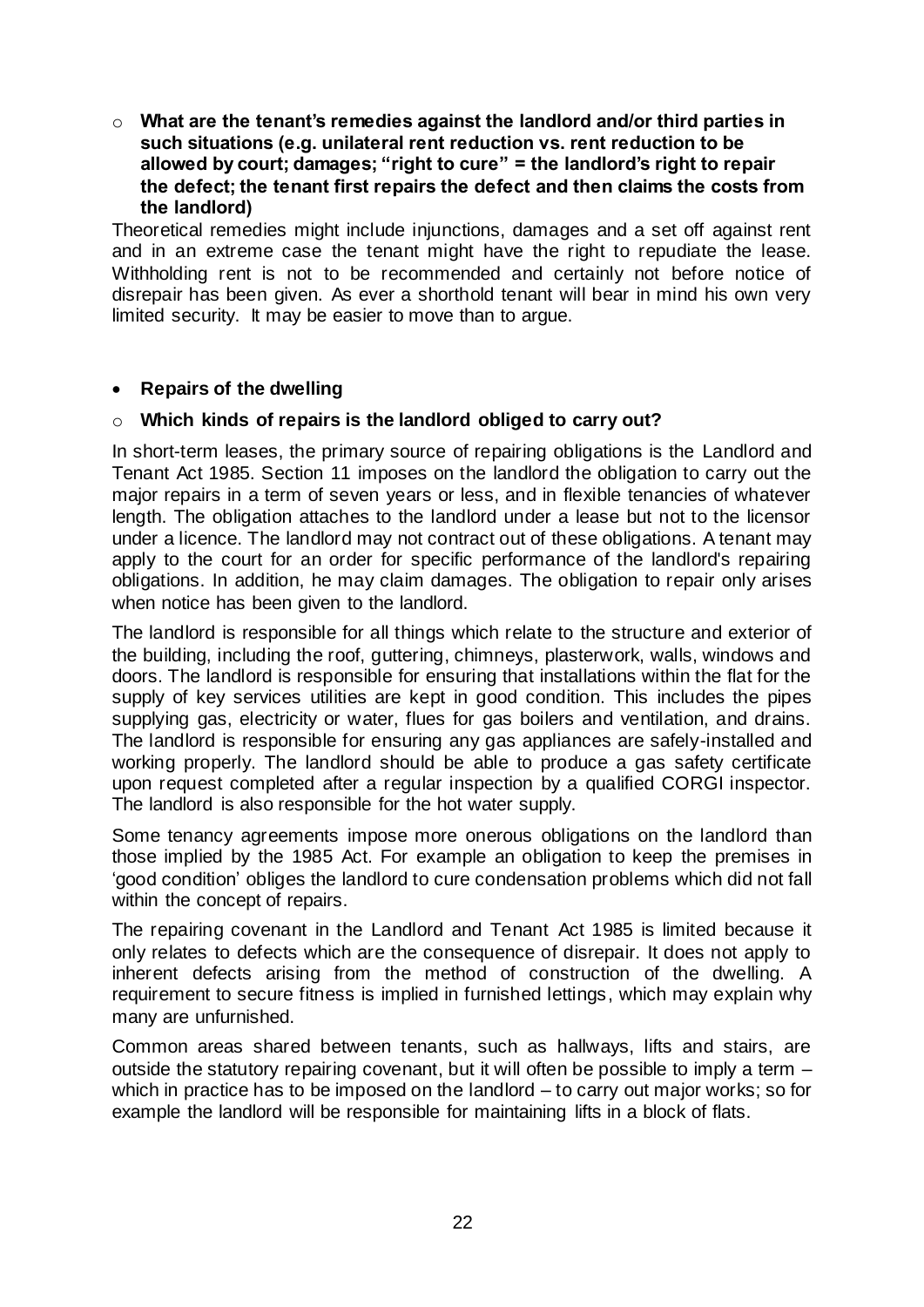### o **Does a tenant have the right to make repairs at his own expense and then deduct the repair costs from the rent payment?**

As already stated, a private tenant has the right to repair and deduct the cost incurred from the rent; however, the landlord only becomes liable under a repairing obligation when notice has been served on the landlord, so it is essential that notice is given and a reasonable time is allowed to elapse before the tenant takes matters into his own hands. This course of action is not to be recommended; indeed one should counsel strongly against it because it is easy to make a mistake and end up in arrears with rent.

### **Alterations of the dwelling**

#### o **Is the tenant allowed to make other changes to the dwelling?**

Private tenants are most likely to be subject to an absolute obligation not to make any structural changes to the property they are letting, though it is of course possible for the landlord to agree to a particular change. Sometimes the tenant will be restricted from carrying out improvements or alterations without the landlord's prior consent. Should the agreement remain silent in this area there will still be an implied common law condition not to commit 'waste' a concept which includes all changes, whether harmful or beneficial. Where the tenant makes an unauthorised alteration he will be liable for breach of contract and to return the dwelling to its original condition.

#### o **In particular,**

### **adaptations for disability (e.g. building an elevator, ensuring access for wheelchairs etc.)**

If adaptation is needed of the demised property, this should be negotiated with the landlord before the property is let. A right to make an adaptation may be implied, or it may be possible to use the equality legislation to secure such rights.

When dealing with persons with a disability a landlord must not unreasonably withhold consent to the tenants to adapt the rented accommodation to meet the needs of the disabled occupants. There was no discrimination where a landlord had refused to install a stair-lift in a block of residential flats since none of the reasons for the landlord's refusal related to the tenant's disability and so the tenant was not treated any less favourably than any other potential tenant.

### **Affixing antennas and dishes**

A dish fixed to a property must comply with planning rules. Provided this is so a tenant could usually fix a dish but would be required to remove it and make good any damage at the end of the lease. However, tenancy agreements will commonly bar any alteration that requires physical alteration of the fabric. There is a risk that the ownership of the dish could pass to the landlord and thus accrue to future tenants. Under the common law a thing affixed to a rented property will become the property of the landlord (*Elitestone v. Morris* 1997, HL). The test is based partly on the degree of physical annexation and partly on the purpose of annexation. Ornamental fixtures can be removed but otherwise the landlord could claim things fixed to the property by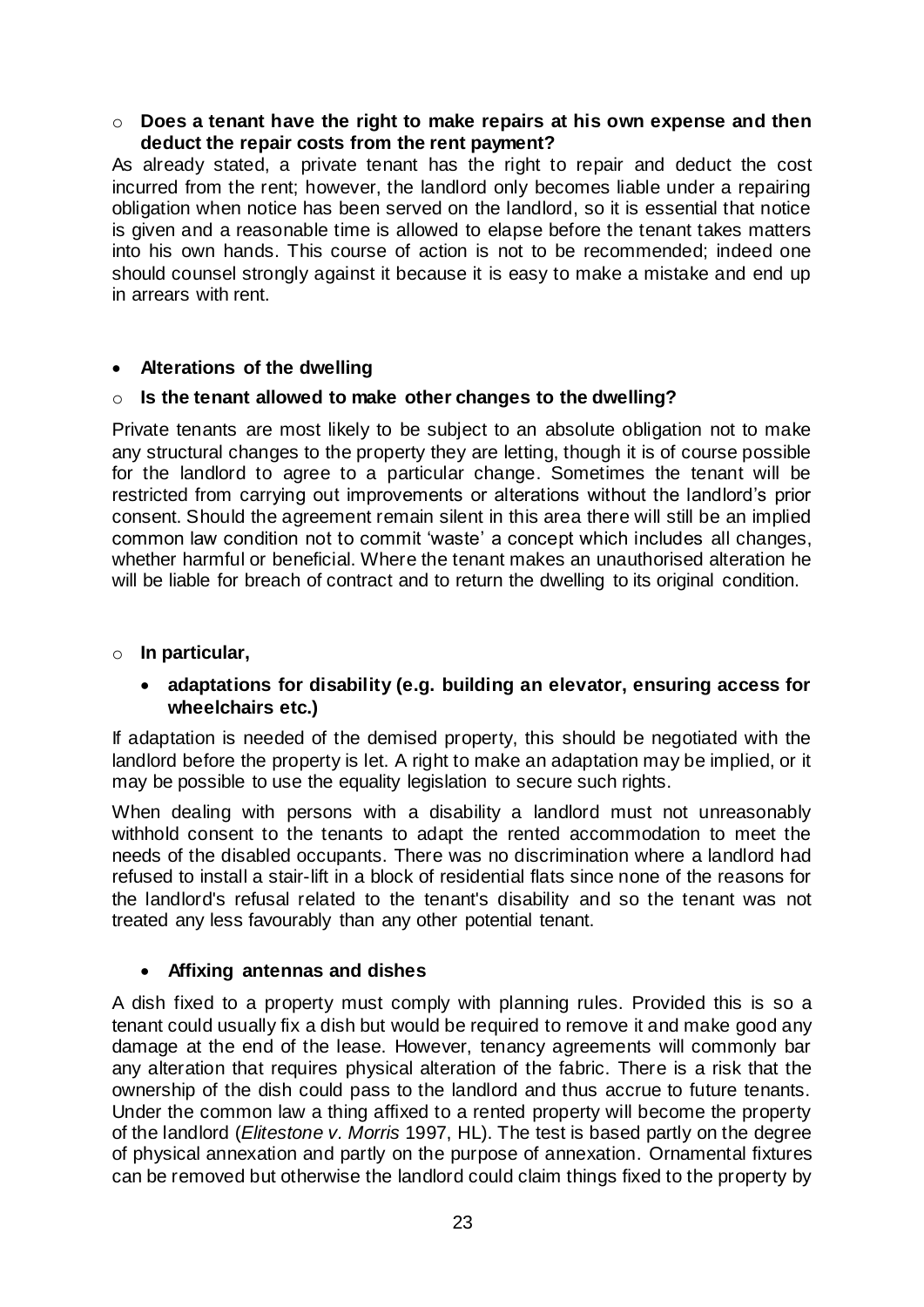the tenant. More often the landlord will require the removal of things fixed with damage being made good.

### **Repainting and drilling the walls (to hang pictures etc.)**

A tenant will generally be entitled to redecorate the property but not to drill holes; any structural change will require the landlord's consent.

### **Uses of the dwelling**

### o **Are the following uses allowed or prohibited?**

What uses can be made of the property turns mainly on the express terms of the tenancy agreement. Antisocial behaviour by tenants and their families and visitors is a huge issue, the main controls being antisocial behaviour orders against tenants or family members. A landlord can be forced to address antisocial behaviour by a notice requiring the landlord to control the activities of other tenants. The most likely approach to a shorthold tenant behaving antisocially is eviction.

### **keeping domestic animals**

This will be allowed unless (as is very common) the tenancy agreement says otherwise.

### **producing smells**

The tenancy agreement will generally require the tenant not to cause a nuisance or annoyance to neighbours. Many landlords prohibit smoking in rented flats and require tenants to confirm that they are non-smokers.

### **receiving guests over night**

This will be permitted subject to the terms of the tenancy agreement and the overcrowding rules. All residential tenancy agreements will bar immoral and illegal use ie for prostitution or drug dealing.

### **fixing pamphlets outside**

This would usually be a breach of planning control, but if not may well be prohibited by the tenancy agreement.

### **small-scale commercial activity**

Whether a tenancy is residential or commercial will be determined from the purpose of the letting; anything beyond merely ancillary commercial use will attract either the Landlord and Tenant Act 1954 part 2 for business lettings or the Agricultural Tenancies Act 1995. However, once the residential character of the letting is established, subsequent changes of use that are not authorised by the landlord will not change the character. Landlords are generally very keen to avoid residential shortholds turning into business lettings (which are generally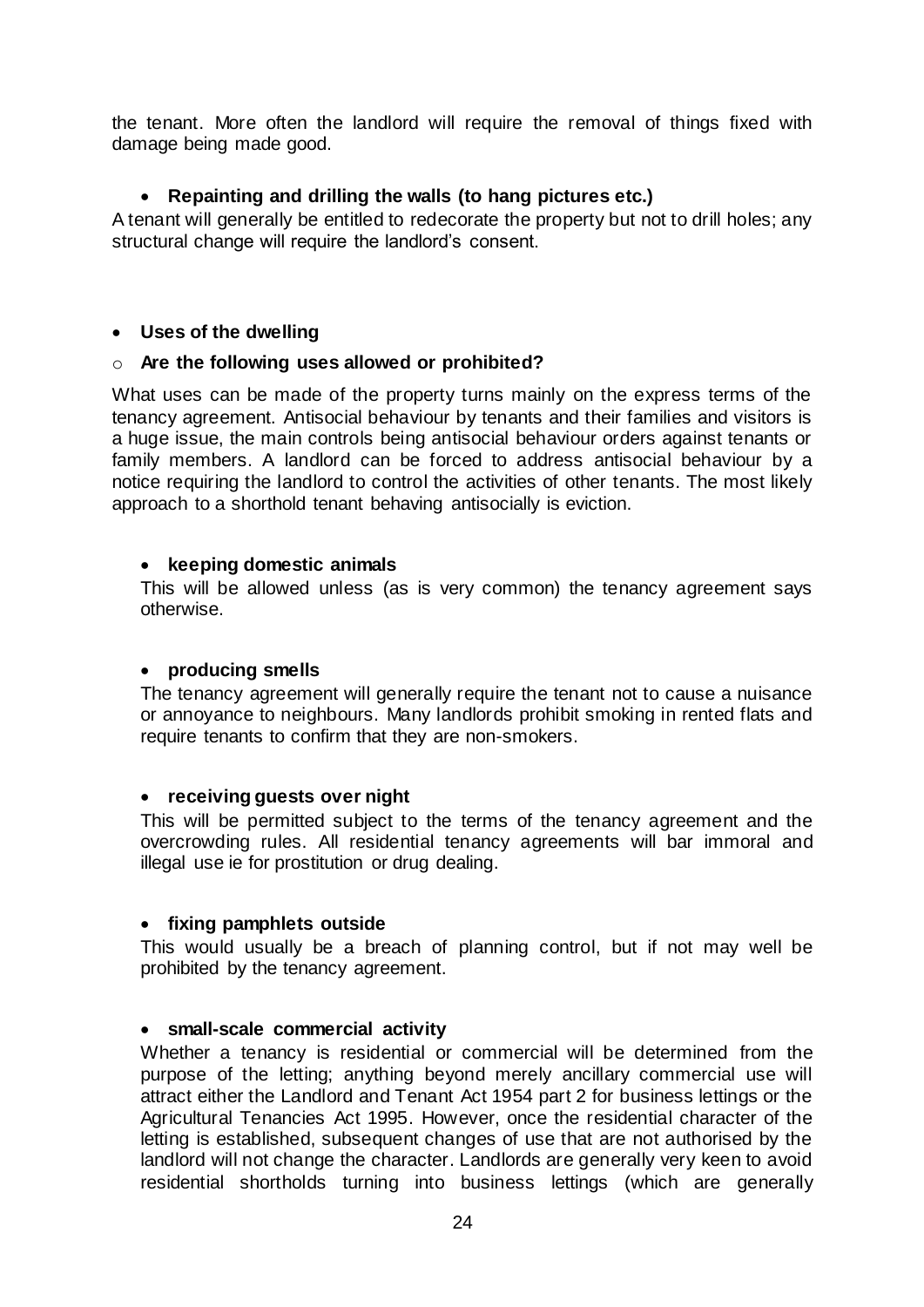renewable) so the tenancy agreement will contain a promise not to use for business purposes. (Extensive commercial use might result in business rates becoming payable). None of this is affected by minor commercial use, such as working from home or engaging in internet selling on a small scale, but it is wise to agree with the landlord in advance of the letting what use is to be made of the property.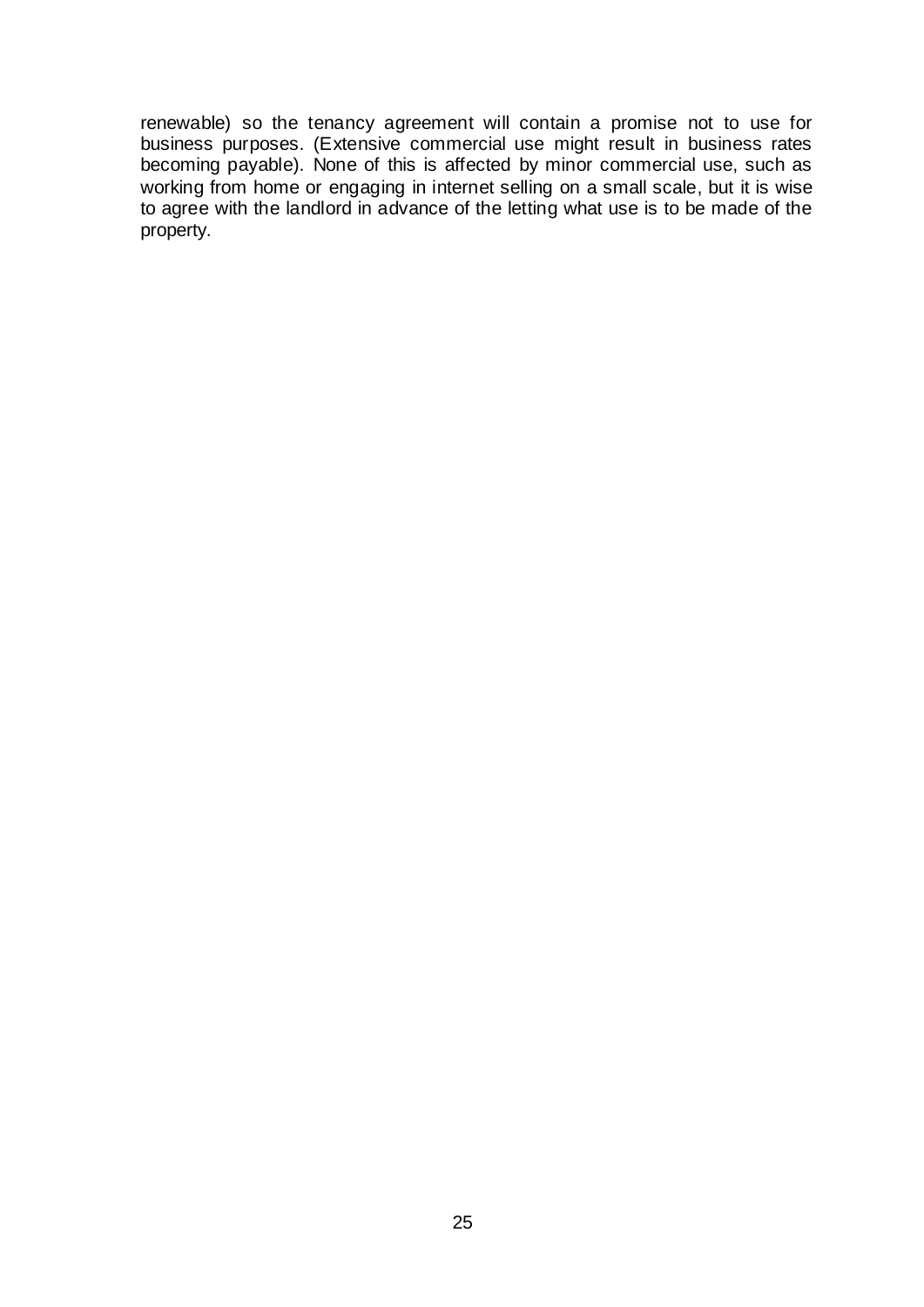# **3.2. Landlord's rights**

### **Is there any rent control (restriction of the rent a landlord may charge)?**

Market rents apply in the private residential sector.

### **Rent and the implementation of rent increases**

Assured shortholds give limited security of tenure, so in practice if the landlord wishes to increase the rent it is difficult for the tenant to object; eventually he will have to move out if he is not prepared to agree to an increase. During any fixed contractual period, the landlord can only put the rent up if the tenant agrees, but otherwise the landlord will have to wait until the fixed term ends before he or she can raise the rent. It follows that longer fixed terms will commonly include a rent review provision, which will typically take the form of an annual percentage increase. Otherwise, the landlord must give at least a month's notice of the proposed increase if the rent is paid on a weekly or monthly basis (more if the rent period is longer). The form is 4B (enter 'Assured Tenancy Forms' in [www.gov.uk\)](http://www.gov.uk/).

A private sector tenant who disagrees with a proposed rent or rent increase may apply to the First-tier Tribunal (Property Chamber) for a decision as to what the rent should be. Application must be made to the Tribunal before the new rent would be due. The Tribunal decides what rent the landlord could reasonably expect if he was letting it on the open market on the same terms, ignoring any improvements made by the tenant. The Tribunal may agree the proposed rent or set a higher or lower rent, which becomes the legal maximum the landlord can charge. It will usually operate from the date specified in the landlord's notice of increase unless the committee considers the tenant would suffer undue hardship when it may delay its effect. The landlord can propose a further increase after a year. As already explained a shorthold tenant is unlikely to refer a rent, though housing benefit authorities may.

### **Entering the premises and related issues**

### o **Under what conditions may the landlord enter the premises?**

A tenancy confers exclusive possession on the tenant, the right to exclude the landlord and all the rest of the world (*Street v. Mountford*, 1989, HL). However, exclusive possession in the tenant is quite consistent with limited rights for landlords to enter the property e.g. to view the state of repair or to deal with emergencies.

### o **Is the landlord allowed to keep a set of keys to the rented apartment?**

Whatever the technical position deduced from the previous answer, the practical position is that all landlords retain keys to rented properties.

### o **Can the landlord legally lock a tenant out of the rented premises, e.g. for not paying rent?**

No (see 4.2 below).

o **Can the landlord legally take or seize a tenant's personal property in the rented dwelling, in particular in the case of rent arrears?**

No; this was known as the right of distress but has been abolished for all leases.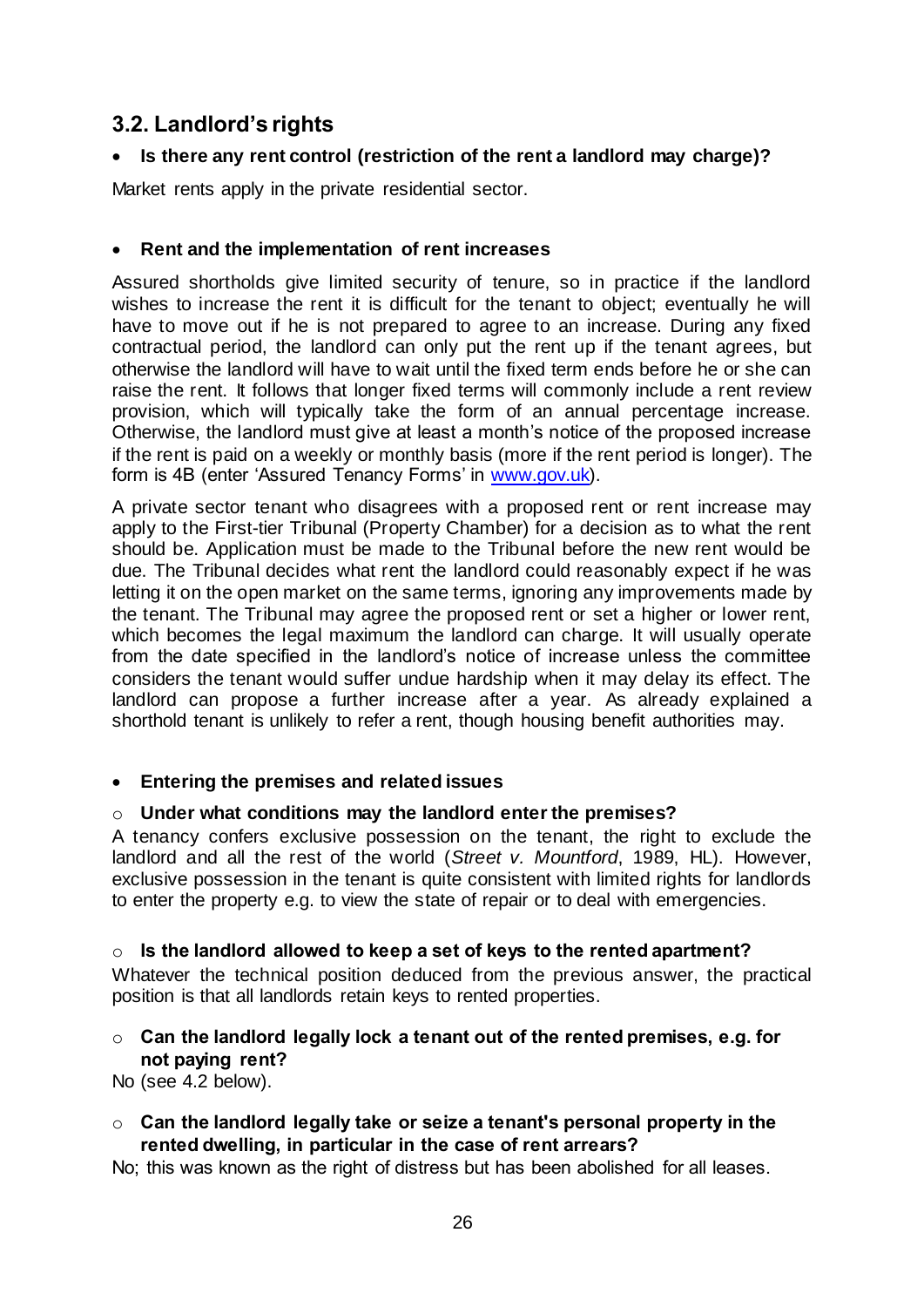# **4. Ending the tenancy**

## **4.1. Termination by the tenant**

### **Under what conditions and in what form may the tenant terminate the tenancy?**

Residential tenancies usually consist of a fixed term grant followed by a periodic continuation. A notice to quit a rental property can be given to expire on the last day of a fixed term or while it is periodic, either by initial grant or by continuation after a fixed term ends. The periodic tenancy continues between the same parties and on the same terms (ignoring express terms about termination), with the period of the tenancy being determined from how rent was last payable under the tenancy. At this stage it is necessary for the tenant who wishes to leave to terminate the tenancy by giving the landlord a valid notice to quit. The old view requiring strict technical accuracy in notices has given way to a more relaxed view allowing effect to a notice which is comprehensible to the other party. Nevertheless many notices given by tenants are ineffective. The rules are as follows. A notice to quit residential property must be in writing, and of a minimum length of four weeks. A full period of the tenancy is required, so, for example, if the tenancy is quarterly a quarter's notice is required. The latter rule requires the notice to expire on the last day of a period. Service should be by post.

The parties to a rental agreement are free to come to a mutual agreement which allows for termination prior to expiration of the term. The tenant needs to be aware that this will lead to him becoming homeless intentionally which would limit his possibility of applying for social housing in the future. However, landlords rarely agree to accept a short notice from a tenant.

 **Under what circumstances may a tenant terminate a tenancy before the end of the rental term (e.g. unbearable neighbours; bad state of dwelling; moving for professional reasons)?**

Most residential tenancies are initially granted for a fixed term. If so, the tenant cannot terminate the tenancy without the landlord's concurrence during the continuance of the fixed term and any contractual regrant. It is possible for a lease to include a break clause enabling a tenant to break a fixed tem, but this is unusual unless the term is long; the terms of a break clause often require the tenant to be up to date with rent etc before being entitled to exercise the break. A tenant who tries to leave early will lose his deposit and may face action for any balance owing.

### **May the tenant leave before the end of the rental term if he or she finds a suitable replacement tenant?**

Tenancies in the residential sector would rarely provide for the tenant to propose a replacement tenant for one who leaves. This might be appropriate where a flat is taken by a group of students to avoid the problem that a notice by one joint tenant would end the tenancy of all the others. However, such clauses are rare and in general the landlord will find a replacement tenant, though he may of course choose to accept a replacement suggested by the previous tenant.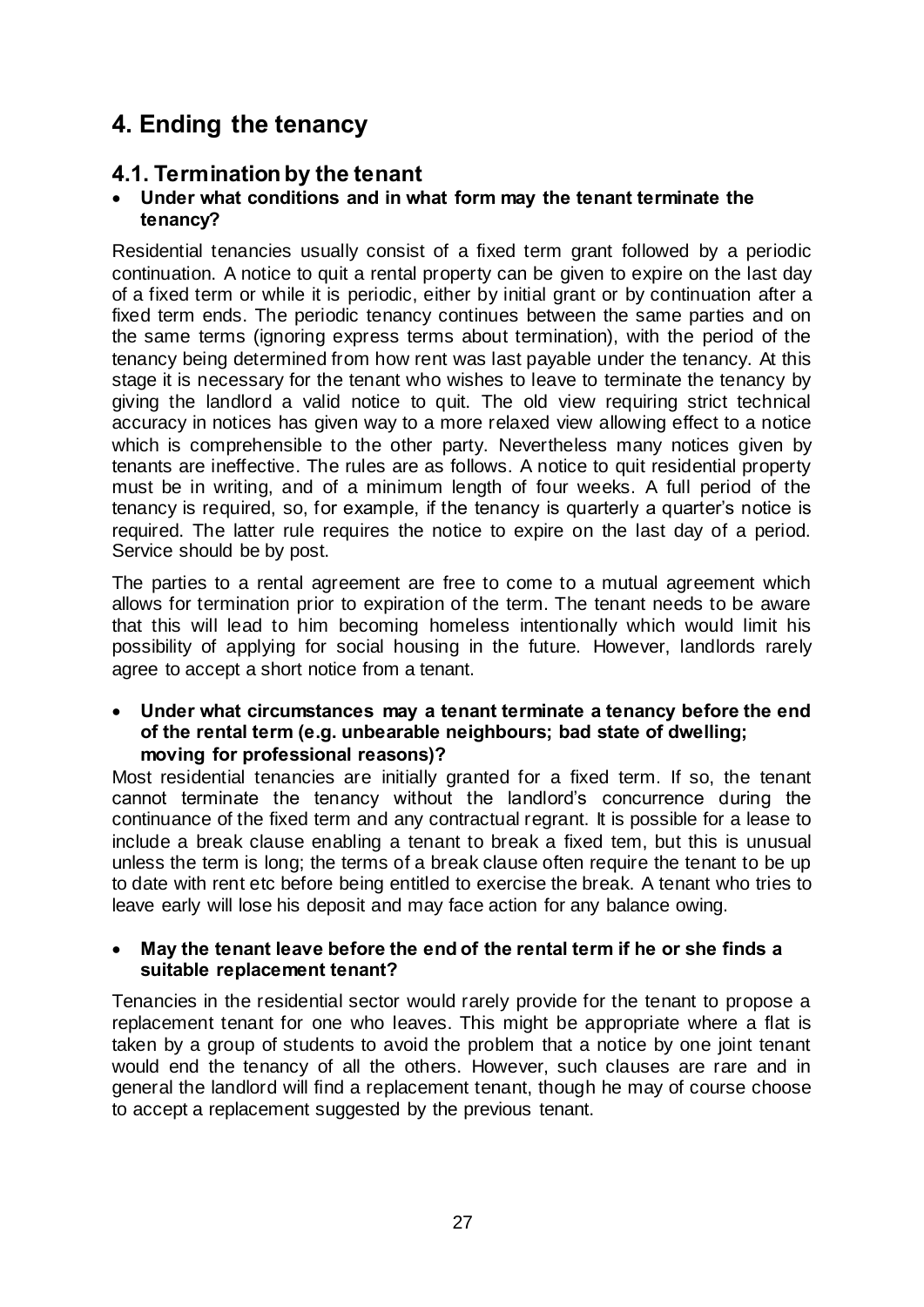## **4.2. Termination by the landlord**

### **Under what conditions and in what form may the landlord terminate the tenancy (= eviction)? Must the landlord resort to court?**

An assured shorthold tenancy will often include a fixed contractual grant for a term of six months or more. The landlord will be able to terminate the tenancy at the end of the fixed term and any contractual regrant. It is necessary to end any periodic continuation by notice to quit. The landlord must give a statutory notice, which must be of two months duration (Form 3 – enter 'Assured Tenancy Forms' in [www.gov.uk\)](http://www.gov.uk/); this must expire on or after the term date but it is no longer necessary to state the precise date of the end of the tenancy.

At the expiration of the notice the landlord must, in theory, issue a possession action in the county court and the court must make an order for possession which ends the tenancy when executed. It is, in theory, necessary to secure a court order to evict a residential tenant, including a shorthold tenant. The [Protection from Eviction Act](http://login.westlaw.co.uk/maf/wluk/app/document?docguid=I60425880E42311DAA7CF8F68F6EE57AB&context=45&crumb-action=append)  [1977](http://login.westlaw.co.uk/maf/wluk/app/document?docguid=I60425880E42311DAA7CF8F68F6EE57AB&context=45&crumb-action=append) applies and creates criminal offences protecting residential occupiers from unlawful eviction and harassment by their landlord or anyone else, including for example turning off utilities. A tenancy is not ended effectively if the tenant is forced out by harassment.

Because possession is mandatory, shorthold tenants tend to move once notice has been given.

#### **Under what circumstances may the landlord terminate a tenancy before the end of the rental term? Are there any defences available for the tenant in that case?**

A shorthold can be terminated during a contractual fixed term for various default grounds provided that the tenancy agreement provides for termination on those grounds. The tenant must be given notice of the proceedings for possession and this notice must state the relevant ground as well as giving any relevant information.

| Mandatory     | Ground 8   | Substantial rent arrears (two months if rent is<br>payable weekly or monthly; three months if<br>quarterly or yearly). |
|---------------|------------|------------------------------------------------------------------------------------------------------------------------|
|               |            |                                                                                                                        |
| Discretionary | Ground 10  | <b>Rent arrears</b>                                                                                                    |
| ,,            | Ground 11  | Rent persistently late                                                                                                 |
| ,,            | Ground 12  | Breach of obligation                                                                                                   |
| ,,            | Ground 13  | Deterioration of dwelling because of waste,<br>neglect or default of the tenant.                                       |
| , ,           | Ground 14  | Nuisance or annoyance to neighbours or<br>convictions for antisocial behaviour.                                        |
| ,,            | Ground 14A | Domestic violence                                                                                                      |
| ,,            | Ground 15  | Deterioration of furniture                                                                                             |
| ,,            | Ground 17  | Misrepresentation inducing the grant.                                                                                  |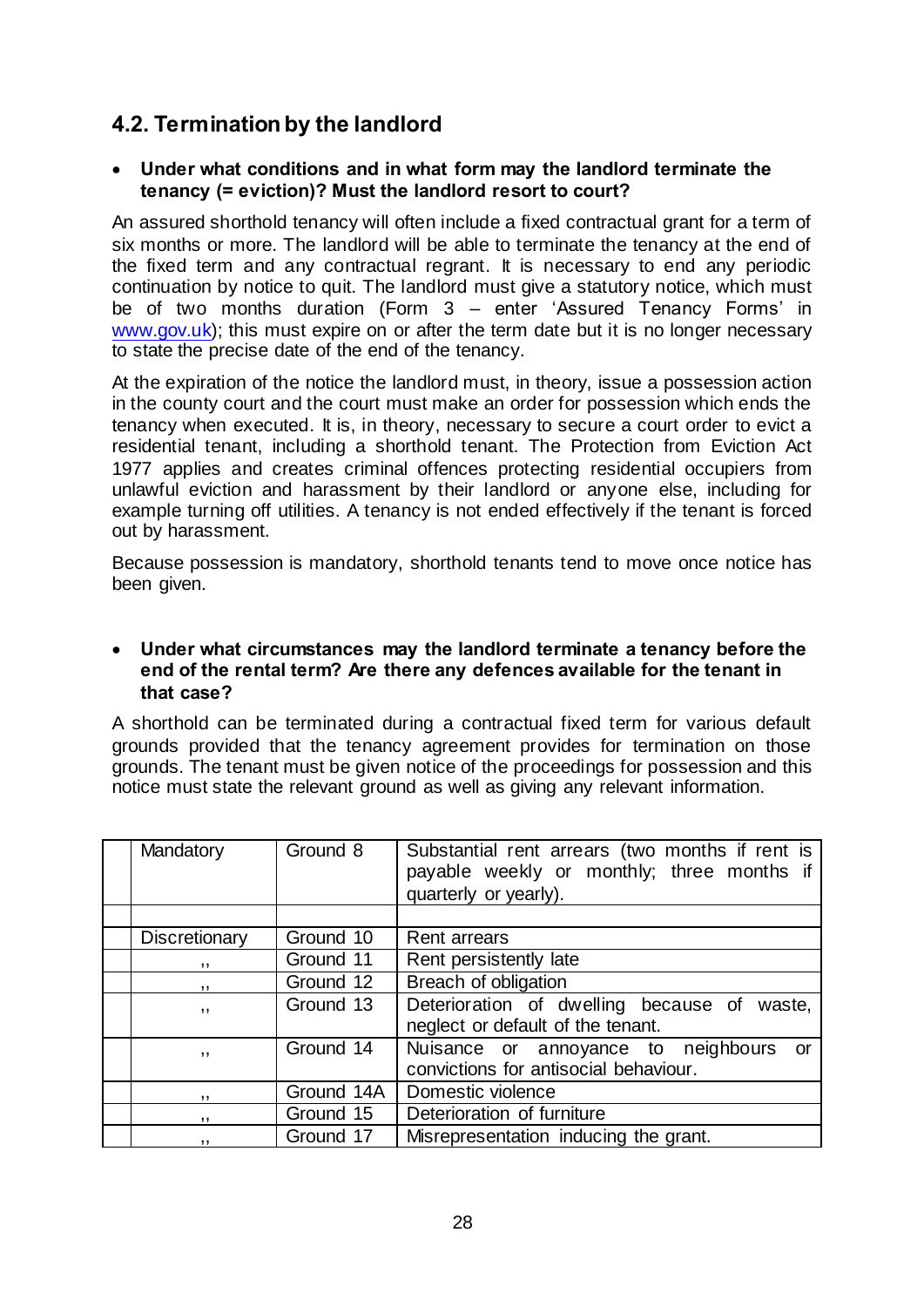Unless the mandatory ground for rent arrears is made out the landlord is quite likely to wait until the fixed term expires (provided this is not too far distant) after which the normal repossession procedure at the end of a shorthold will give a mandatory ground for possession; this benefits form an accelerated procedure.

### **What happens if the tenant does not leave after the regular end of the tenancy or does not hand in (all) the keys of the dwelling?**

The tenant is not obliged to leave until the notice requiring possession (referred to above) is served. Failure to hand over the keys when the tenancy is properly ended will result in the locks being changed and the cost charged to the tenant's deposit.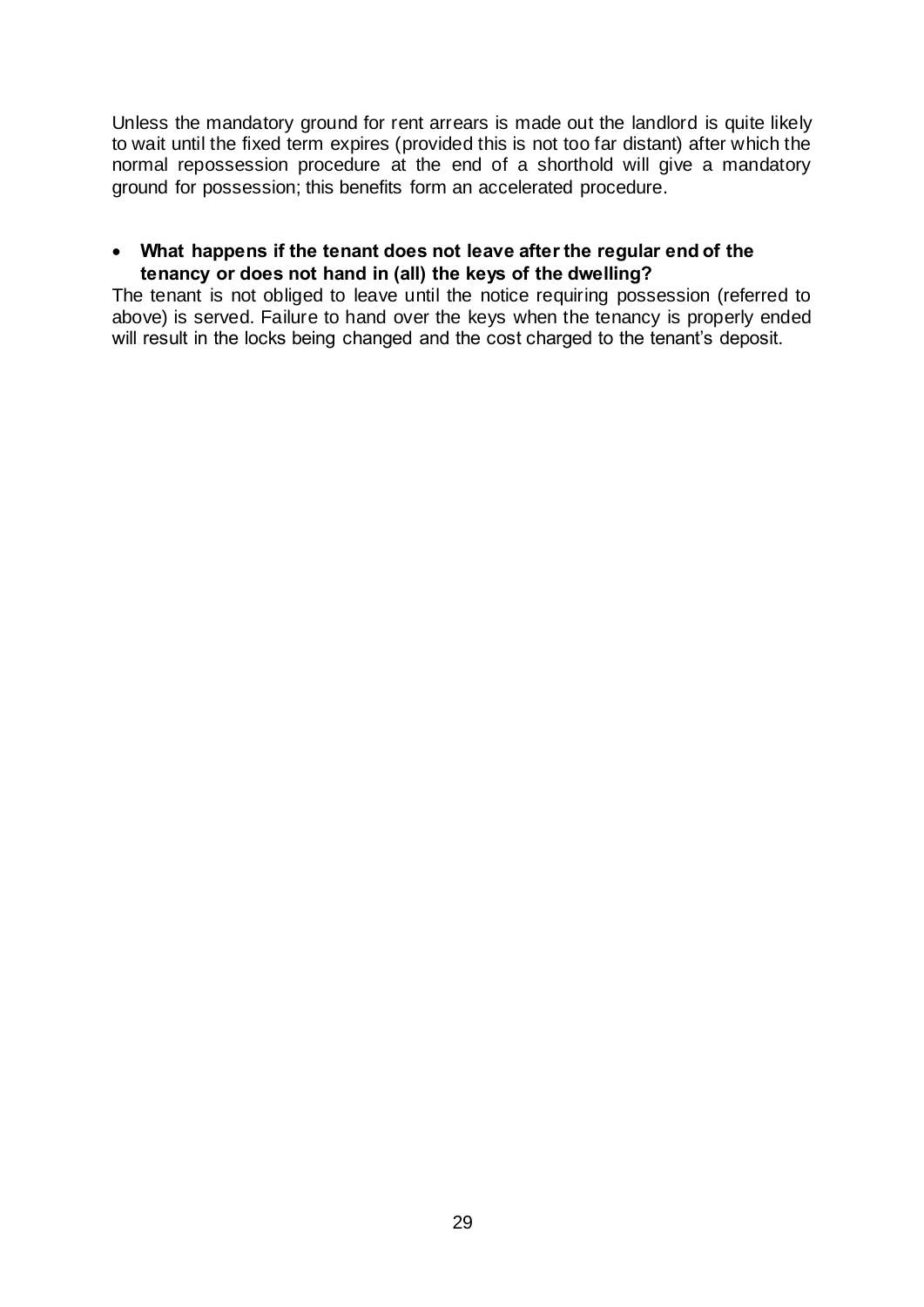# **4.3. Return of the deposit**

 **Within what timeframe and under what conditions does the landlord have to return the tenant's security deposit?** 

This should be done within 10 days. The tenant should obtain a breakdown of any deductions.

- **What deductions can the landlord make from the security deposit?**
	- o **In the case of a furnished dwelling: may the landlord make a deduction for damages due to the ordinary use of furniture?**

Schemes offer alternative ways of settling disputes which aim to be faster and cheaper than regular court actions. Landlords are able to choose between two types of scheme: a single custodial scheme, which is free to join; and one or more insurance-based schemes. If a landlord fails to protect the deposit, the landlord cannot rely on service of a section 21 notice to obtain possession of the property until either the landlord returns the deposit to the tenant in full or secures agreement to the deductions made.

The deposit should be returned to the tenant at the end of the tenancy, if he has honoured the terms of the tenancy agreement. If the tenant has broken the terms of the tenancy agreement, then at the end of the tenancy the landlord and tenant should agree on the amount of any deductions. If the tenant is unhappy with the amount the landlord wishes to deduct from the deposit or the landlord refuses to engage in the deposit return process, the tenant is entitled to raise their dispute with the relevant tenancy deposit protection scheme.

# **4.4. Adjudicating a dispute**

### **In what forum are tenancy cases typically adjudicated?**

The venue for repossession proceedings is always the county court for the locality where the land is sited.

### o **Are there specialized courts for adjudication of tenancy disputes?**  No.

o **Is an accelerated form of procedure used for the adjudication of tenancy cases?**

Court procedure will be 'accelerated' because a possession order is mandatory.

o **Is conciliation, mediation or some other form of alternative dispute resolution available or even compulsory?**

No.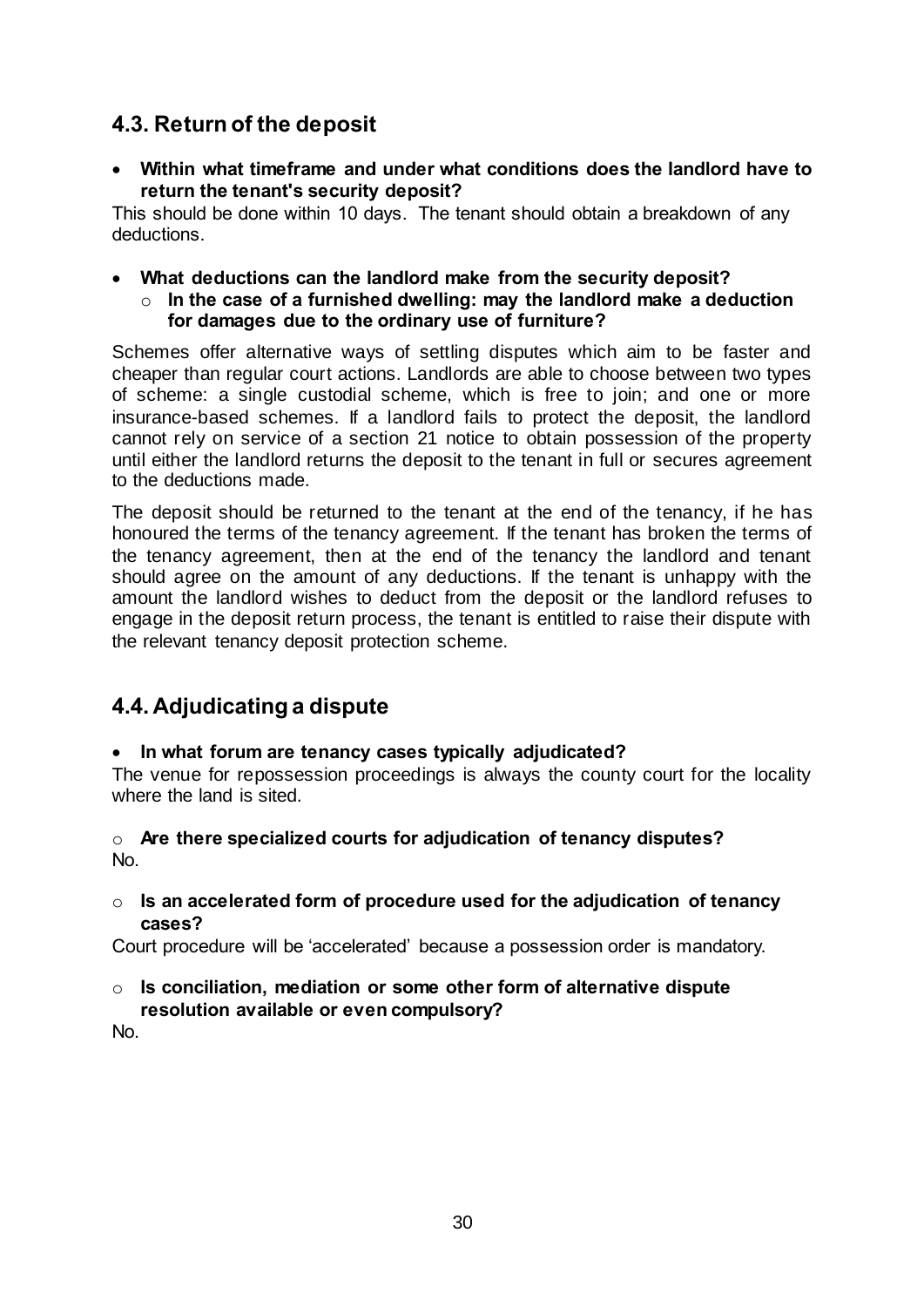# **5. Additional information**

 **How does a prospective tenant proceed in order to get social or subsidized housing (e.g. dwellings offered by housing associations, municipalities, public bodies etc.) or housing allowances?**

Allocation of social housing usually involves a long wait during which most applicants will have to rent privately. It is essential to get on a waiting list as soon as possible. Pressure is greatest by far in London. There are a number of basic stages.

### **Eligibility for public/social housing**

Housing cannot be allocated to a person who is not eligible for housing. Rules in relation to eligibility have been tightened progressively to apply for an allocation of social housing or to make a homelessness application (Allocation of Housing and Homelessness (Eligibility) (England) Regulations 2006, as amended). A substantial majority of public opinion that favours stronger controls on all EU migration. Detailed advice may be sought on the internet either from the Government website ('Housing' on <www.gov.uk/>) or form the website of the housing charity Shelter [\(www.england.shelter.org.uk\)](http://www.england.shelter.org.uk/) but in essence the categories eligible are British citizens and 'persons from abroad', who are eligible to apply for social housing. The last category includes:

- (1) Foreign nationals with a right of abode in the UK;
- (2) Nationals of EEA member states with a right to reside in the UK under EC rules based on their economic status (but nationals of Bulgaria, Romania and Croatia must be registered under the Worker Registration scheme;
- (3) In Wales (Homelessness (Wales) Regulations 2006; Allocation of Housing (Eligibility) (Wales) Regulations 2006; in future see Housing (Wales) Bill 2013 cl. 47, sch. 2.) also any person lawfully resident in the UK who is a national of a state which has ratified the European Convention on Social or Medical Assistance or the European Social Charter; this includes all EEA nationals.
- (4) A person granted refugee status or with exceptional and unconditional leave to remain;
- (5) A person with current unconditional leave to remain with habitual residence in the Common Travel Area (of the UK, the British islands, and the Republic of Ireland).

People from abroad who are not eligible for housing are those subject to immigration control and not in any exceptional group:

- a. Asylum seekers;
- b. (In England) EEA nationals who do not have an economic right of residence;
- c. EEA jobseekers if not habitually resident in the Common Travel Area;
- d. EEA nationals for the first three months if not habitually resident in the Common Travel Area;
- e. Those admitted on the condition that they will be self-funding.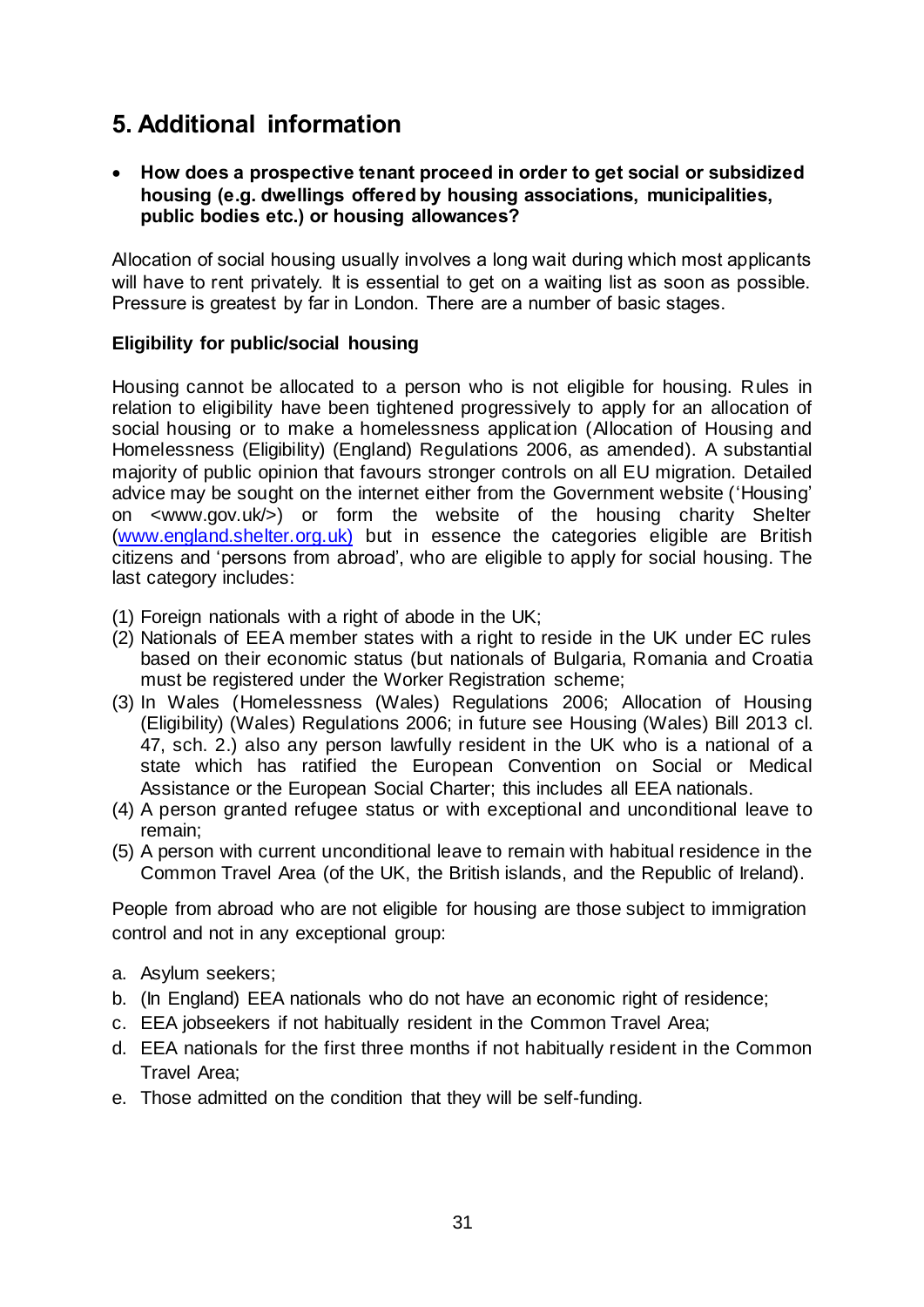### **Homelessness**

A full homelessness duty is owed under the Housing Act 1996 to a person who is homeless unintentionally and has a priority need for accommodation. Suitable permanent accommodation must be offered as soon as possible, and temporary accommodation until somewhere permanent is secured. Lesser duties are owed in other circumstances.

A person is **homeless** if he has no accommodation either in England or the rest of the United Kingdom or anywhere else in the world. EEA nationals exercising their economic rights will often fall outside the category of the homeless because they have accommodation which they could occupy in their home state. A person with accommodation may be homeless if he has accommodation which it is not suitable for him to occupy with his family unit, for example in extreme cases of overcrowding.

The authority must examine whether the applicant had a **priority need,** for example because he or she is:

pregnant;

residing with dependent children;

especially vulnerable; or

facing violence.

The local authority must also still examine whether the applicant is homeless **intentionally**. Cases where the applicant is responsible for finding himself homeless include

falling into arrears of rent or mortgage instalments;

eviction after antisocial behaviour; or

leaving accommodation (including overseas) in which it would be reasonable to stay.

Homelessness applications are made to the local housing authority. When a duty is established the accommodation offered may belong to the authority, a housing association or a private landlord offering a shorthold. All homelessness decisions are subject to review and appeal to a County Court on a point of law.

### **Housing List**

A person who is eligible and over the age of 16 may register with one or more local authorities or housing associations; some councils and housing associations run joint lists. The public/social lists available in a particular area can be found by contacting the housing department of the local authority; most have websites. The government provides a list of contacts local to an area ('Apply for Council Housing' on [www.gov.uk\)](http://www.gov.uk/).

Social housing must be allocated in accordance with an **allocation policy** covering transfers and exchanges as well as initial allocations, and the whole scheme must be published. Lists vary in length greatly from area to area however they generally include people who are homeless, people with special housing needs as well as people seeking a transfer to another social sector property. An applicant may either be in a priority group or without special priority or disqualified. A recent change has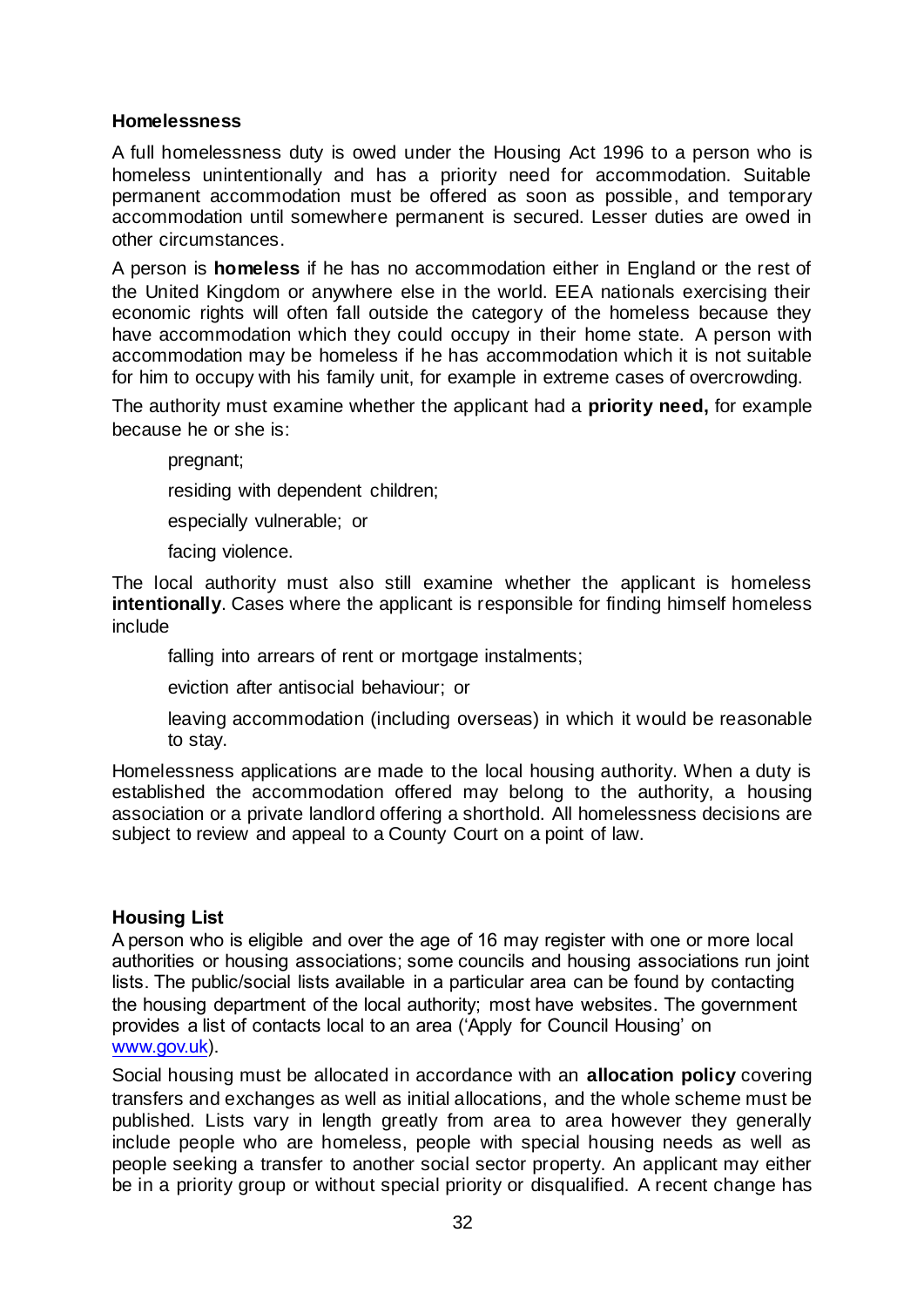allowed the local authority to set qualifications, especially to ensure a local connection through work to the area of the local authority, though employment or family association, an aspect of the government's commitment to 'localism'. This recent change has shortened lists considerably.

Preference is given to certain **priority groups** in allocation, notably Persons who are homeless;

occupiers of overcrowded or insanitary houses;

people needing to move on medical or welfare grounds; or

people who will suffer hardship if they are unable to move.

Consideration can be given to:

financial resources available to meet housing costs;

behaviour of the applicant and household affecting his suitability as a tenant;

any local connection.

There is wide discretion to choose methods of banding and points allocation. If an applicant does not a priority need for housing allocation, the above provisions indicate the wide range of factors that might be considered relevant, including period of residence in the locality, age, income, ownership or property, any record of defaults, and so on. The landlord can determine how to weight applications according to their published policy.

### **Housing benefit**

Housing benefit is paid to tenants irrespective of the sector in which they are renting. It is a means-tested benefit paid by local authorities from state funds to households with low incomes living in rented accommodation. Two thirds of social renters and one quarter or private rented are in receipt of the benefit in 2012-13. Claims are increasing significantly. Receipt of housing benefit is associated with age and lone parenthood and unemployment, but even so a third of working households renting form social landlords received this benefit. Qualificaiton rules are complex; readers should refer to the websites of the Government www.gov.uk/housing-benefit > or of Shelter [www.england.shelter.org.uk>](http://www.england.shelter.org.uk/).

Private sector claims have recently been subject to significant measures to curtail the cost of Housing Benefit in that sector. Tenants in all sectors are affected by the 'under-occupancy charge' or 'bedroom tax' is it has been labelled by the political opposition. Families living in accommodation larger than they are deemed to need will receive less housing benefit from the beginning of April 2013. Those with one spare bedroom will lose 14% of their housing benefit, while those with two or more spare bedrooms will lose 25%. The new rules allow one bedroom for each adult or couple. Up to two children under the age of 16 are expected to share, if they are the same gender. Those under the age of 10 are expected to share whatever their gender. It is hoped that this policy move will result in £490m savings for the taxpayer in 2013-14. The government estimates that more than 660,000 claimants will be affected, with an average loss of £14 per week.